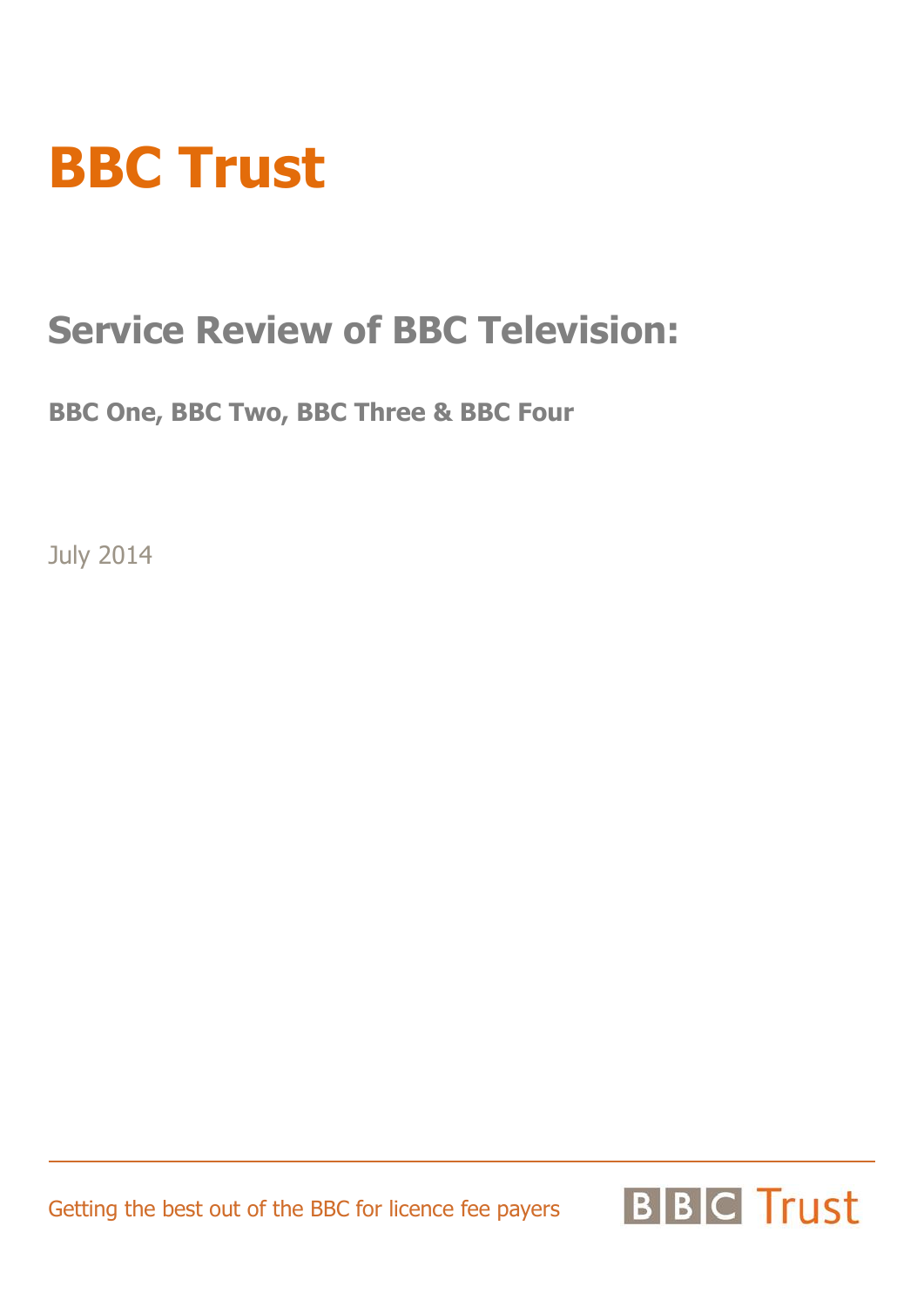

### **Contents**

| <b>Introduction</b>            |    |
|--------------------------------|----|
| <b>Executive summary</b>       | 4  |
| 1: The context for this review | 9  |
| 2: Serving all audiences       | 12 |
| 3: Quality and impact          | 18 |
| 4: Maintaining performance     | 33 |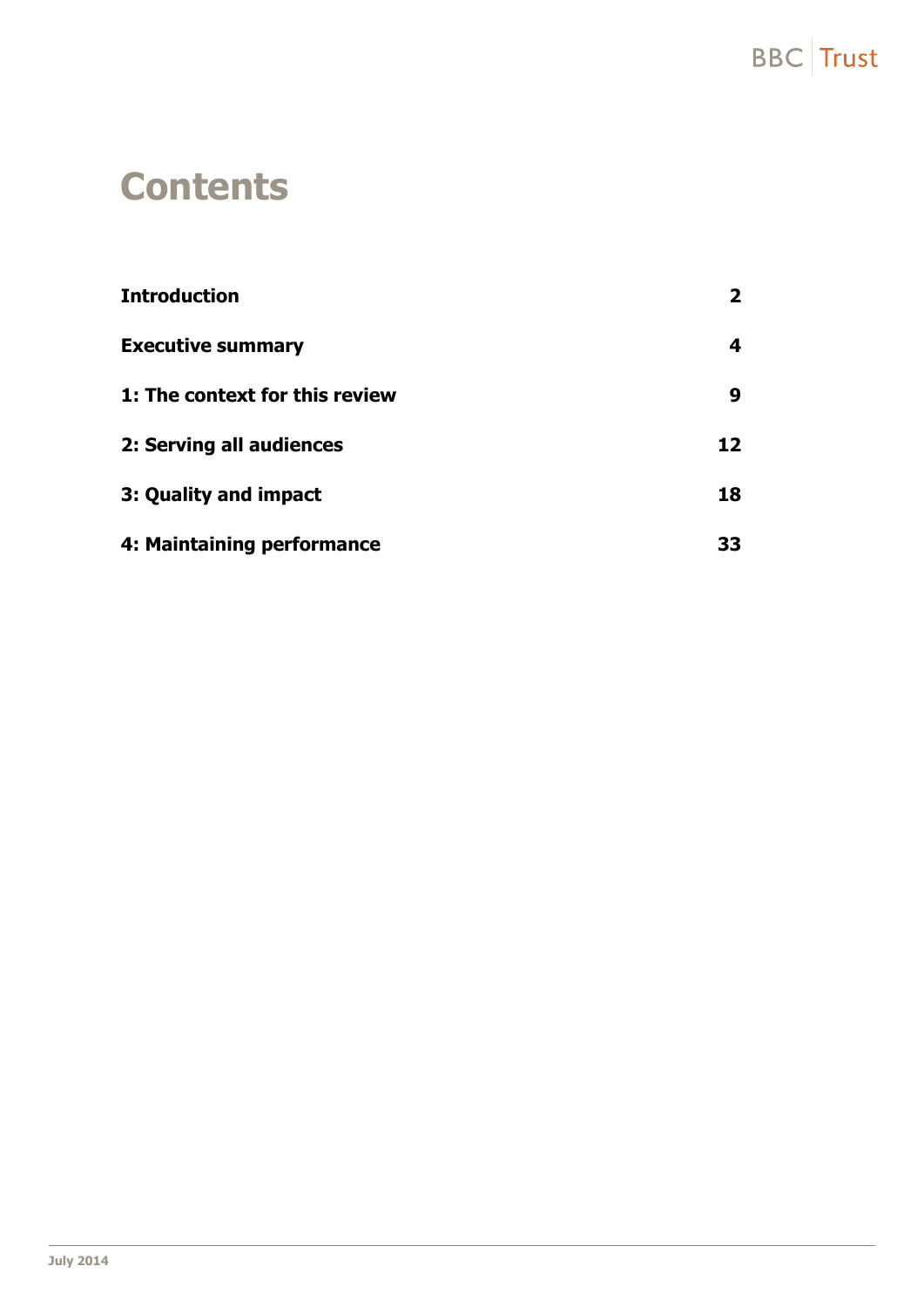### <span id="page-2-0"></span>**Introduction**

#### **Scope of this review**

The BBC Trust is required to review each of the BBC's services against its service licence at least once every five years.<sup>1</sup> This report presents the findings of our second service review of the BBC's main television services, BBC One, BBC Two, BBC Three and BBC Four.

A service review considers how well each service is performing against the terms of its service licence. It also considers whether any changes should be made to the service or its service licence. 2

We have reviewed the whole of each service on the basis of a range of evidence including bespoke qualitative research, public consultation and analysis of performance data.

This report focuses on the areas where we have reached conclusions and identified actions for BBC Television. The report is structured as follows.

- The Executive summary sets out the main findings and actions.
- Chapter 1 sets the context for the review.
- Chapter 2 considers how well BBC television is serving audiences overall as well as by age, socio-economic status and ethnic background.
- Chapter 3 considers how well the services are performing against the terms of their service licences, in particular their delivery of the BBC's public purposes.
- Chapter 4 considers how well-placed BBC television is to maintain its current performance and improve in some areas, given its funding.

#### **Approach**

This report is based on several sources of information:

- **Public consultation.** We received 5,000 responses from the public to a questionnaire asking for their views on the performance of each of the BBC television channels. We also received eight responses from stakeholder groups. A summary of the responses to the public consultation is published alongside this report.
- **Qualitative audience research.** MTM, a research agency, examined viewers' opinions on the BBC channels' performance against the key aspects of their service licences and general changes in viewing habits. Group discussions were held across the UK with viewers of the channels from all backgrounds. The research is published alongside this report.

 $1$  We last published a review of BBC One, Two and Four in November 2010 and BBC Three in June 2009. These can be found on the Trust website

 $2$  The service licences for each channel can be found on the Trust website at

http://www.bbc.co.uk/bbctrust/our\_work/services/television/service\_licences.html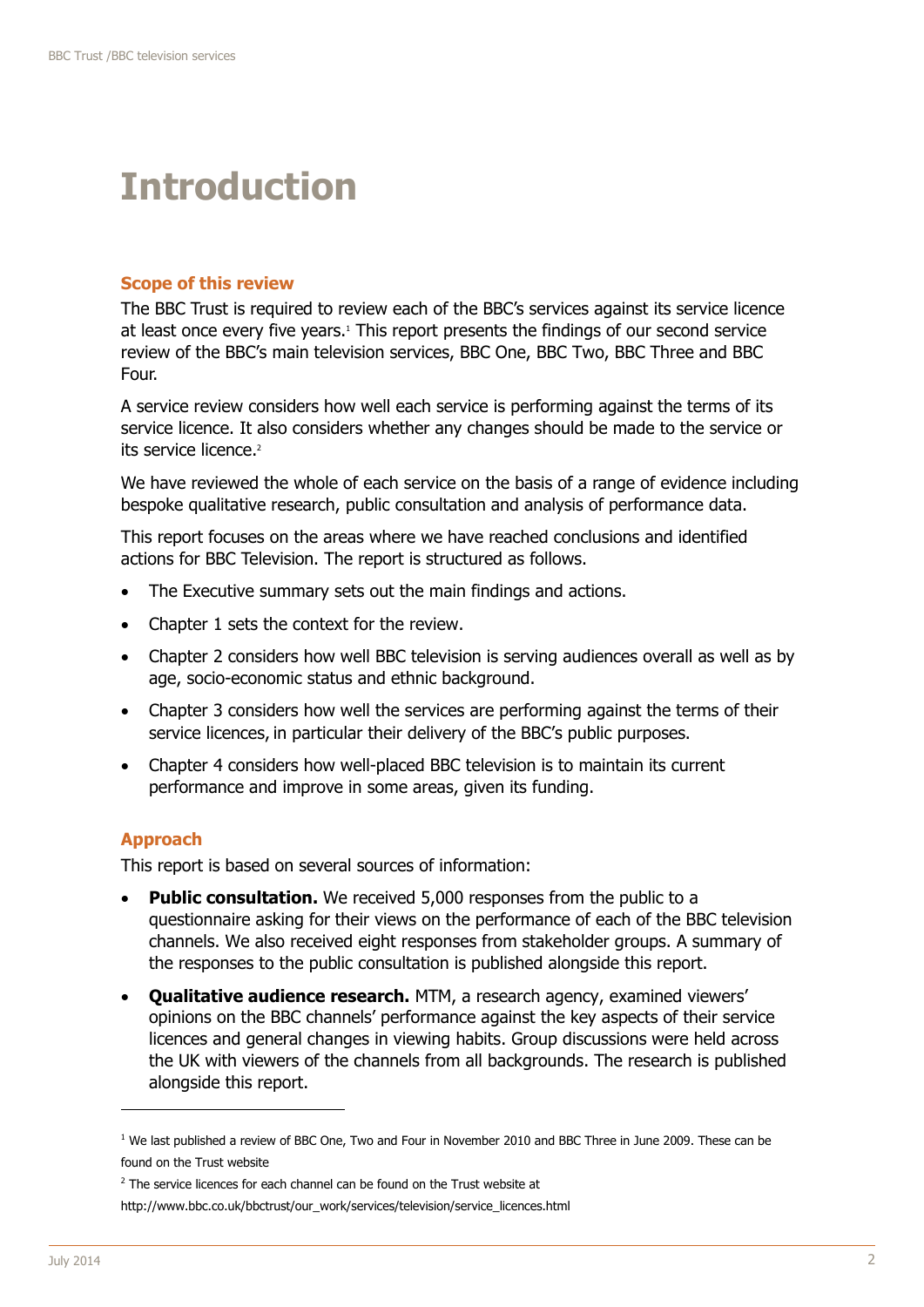- **Performance analysis.** We reviewed trends in audience viewing and perceptions of quality and distinctiveness for the BBC television services including performance of their content online. The performance report is published alongside this report.
- **Audience Councils.** The Trust's four Audience Councils gave advice to the Trust on the performance of BBC television based on outreach work with audiences and discussions with their members. Their submissions are published on our website.
- **Interviews.** Senior BBC television executives and external stakeholders were interviewed. These were not recorded or minuted discussions, but key points from them have been taken into account in this report.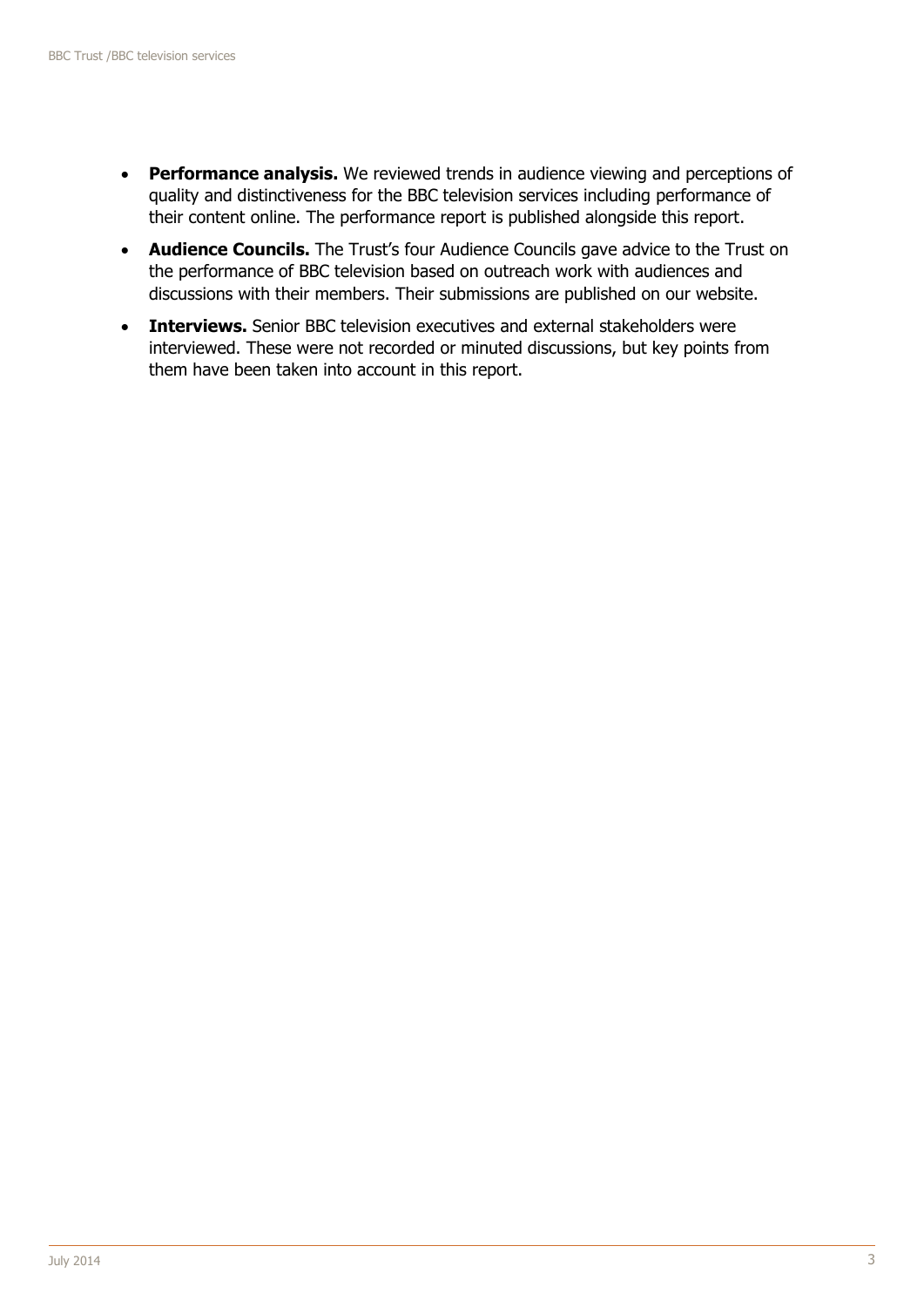### <span id="page-4-0"></span>**Executive summary**

This summary provides the key findings from our review and the actions we have set the BBC to address the performance challenges identified here.

Television remains the most effective way for the BBC to deliver its public purposes, due to its high audience reach compared to radio or online.

Despite the increasing availability and use of online media, the vast majority of television is still watched live and on a TV set. Television viewing has, however, become more fragmented across a wider range of channels. And younger people in particular are changing their viewing habits, with greater use of online platforms and less live viewing.

In this context, we have examined the performance of BBC television, both overall and by channel. We have focused on three areas.

- **Serving all audiences**. We have examined recent trends in the BBC's ability to appeal to different audiences.
- **Quality and impact**. The BBC's television channels are required by their service licences to contribute to the delivery of the BBC's public purposes. We have examined how effectively each channel does this.
- **Maintaining performance**. BBC Television is in the middle of a major programme of cuts and efficiencies. We have examined the impact of this to date and considered how effectively performance can be maintained in the future.

#### **Performance overview**

BBC television's performance is very strong overall, on the basis of its high audience reach, very high quality, effectiveness in delivering the BBC's public purposes and its value for money. The strength of its performance is particularly impressive, given the ongoing growth in choice for viewers and the significant funding pressure facing all BBC services.

We set out the basis for our positive assessment in more detail in each of the following sections, although our actions are inevitably focussed on the areas where challenges exist.

#### **Serving all audiences**

BBC television retains very high reach amongst the UK population, with 81% of people on average watching it each week in 2013-14. Reach has been remarkably strong for much of the past ten years, but it has fallen amongst viewers of all ages in the past two years. The reach of other public service broadcasters also fell during this time period, suggesting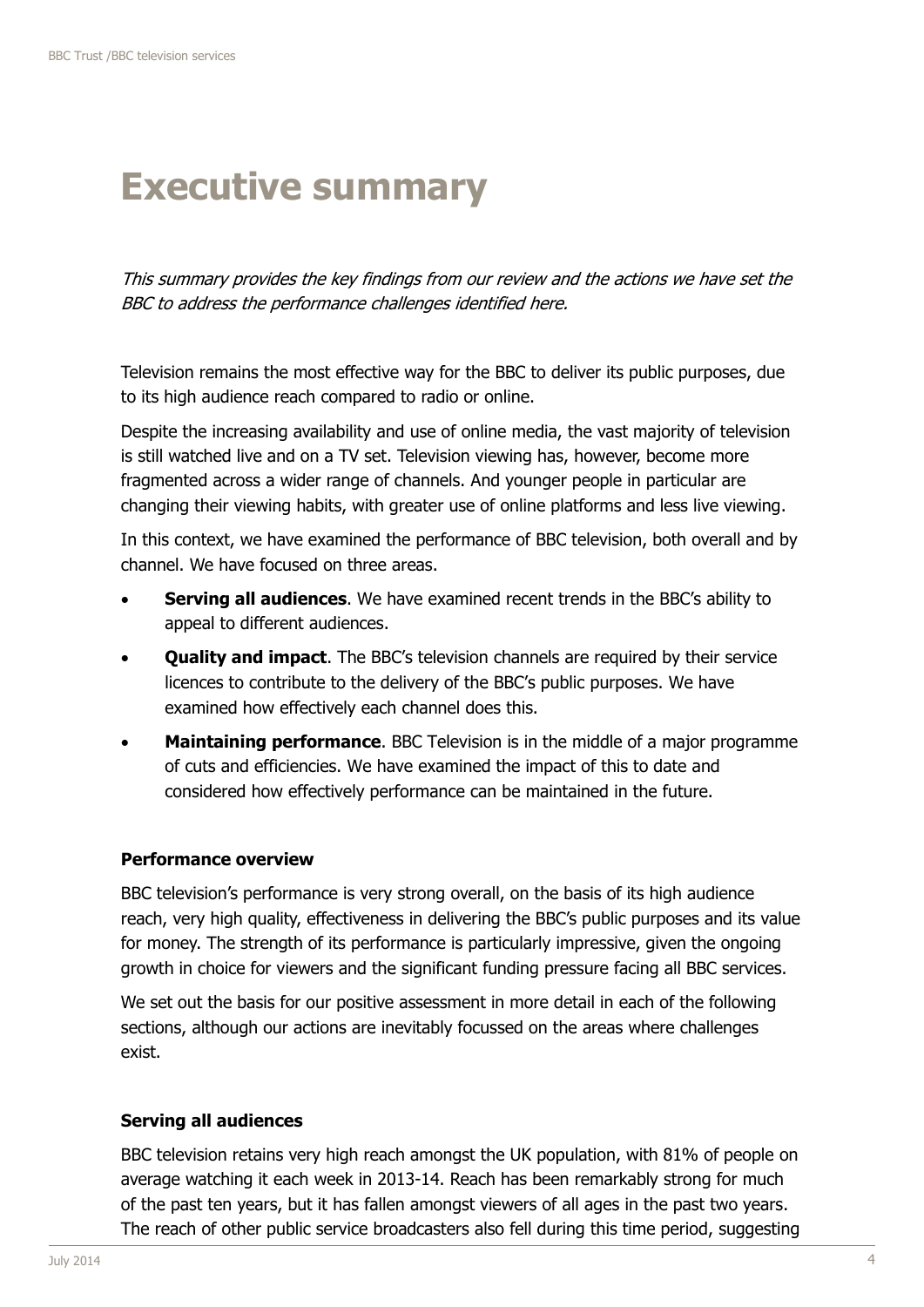that the change in BBC performance is partly affected by a structural change in viewing behaviour.

Over this period, there was a negligible decrease amongst older viewers but reach fell amongst each age group under 55, with changes amongst the youngest adult viewers the most significant.

BBC television's reach amongst black, Asian and minority ethnic (BAME) viewers has dropped more than it has amongst white viewers. And BBC television's reach has fallen more amongst viewers with lower incomes than amongst those with higher incomes, although viewers with lower incomes still watch more BBC television than those with higher incomes.

The changes in BBC television's audience profile over the last few years have compounded some long-standing challenges facing the BBC in appealing to younger, BAME and lower income viewers. The challenge these trends now present has been a major driver of the BBC's evolving strategy, including proposed major changes to the BBC's output such as the closure of BBC Three as a linear channel and the creation of initiatives to improve performance amongst specific audiences, such as those who are BAME.

#### **Action 1: BBC television should seek to improve its appeal to younger viewers and BAME viewers**

We recognise that there are always likely to be variations in BBC television's ability to reach and appeal to different types of viewer. Nevertheless, the universal licence fee means that the BBC aims to serve all audiences across the range of its services.

The Trust will discuss with the Executive how best the BBC can continue to serve all audiences across TV, radio and online, as their needs diverge. Alongside the proposal we anticipate receiving later this year for the closure of BBC Three as a linear television channel, we will expect the Executive to consider how BBC television can serve younger and BAME viewers better, as well as those on lower incomes.

The Trust will monitor performance of the BBC in serving different audience groups and report publicly on this area.

**Timing: The Trust will begin these discussions with the Executive immediately and report on progress in future Annual Reports.**

#### **Quality and impact**

BBC television channels are required by their service licences to make effective contributions to the delivery of the BBC's public purposes amongst their audiences.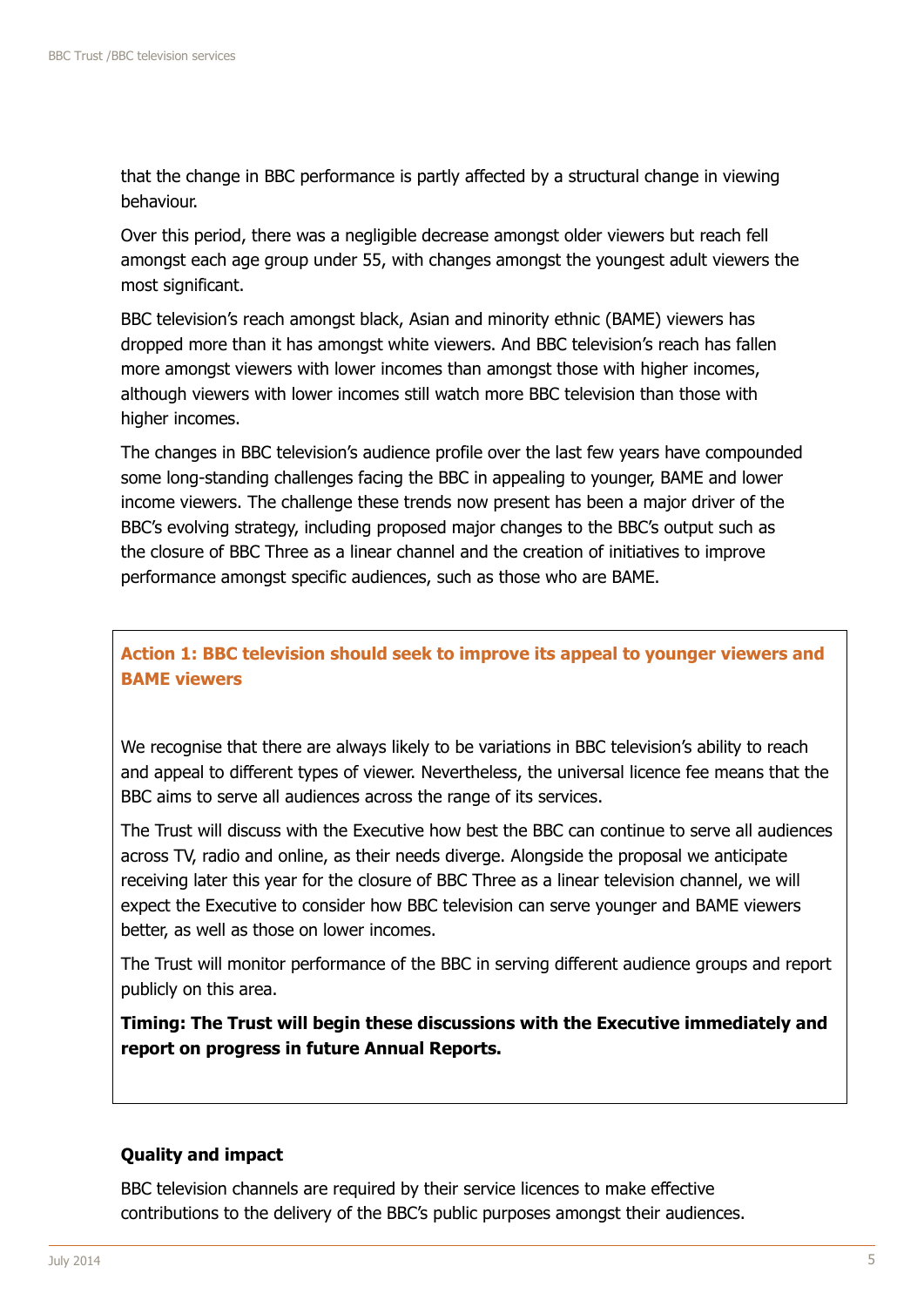We found that all of the channels make strong contributions to the public purposes. Their contributions to education and learning, bringing the world to the UK and to most aspects of the purpose addressing nations, regions and communities are very effective, and these strengths are appreciated by viewers.

All BBC channels are expected to make a significant contribution to the public purpose of stimulating creativity and cultural excellence. The channels' contribution to this purpose is strong overall: the range and quality of BBC television is very high and performance has become stronger in the past few years; BBC One and Two offer some of the best British drama, which is central to this purpose; BBC television brings the UK together very effectively for major sporting and other national events; and arts coverage across BBC One, Two and Four works well for most viewers.

As part of this public purpose, the BBC is also required to offer fresh approaches, set trends and take creative risks. These commitments were set because the BBC is the only publicly funded broadcaster in the UK and so carries a responsibility to be distinctive from commercial broadcasters.

The "fresh and new" scores for the BBC's channels, and BBC One in particular, have risen since our last review. These scores demonstrate rising appreciation of BBC programming in this respect amongst its viewers and our research showed that each channel offers a range of programming which is seen as original by its viewers.

However, we also found that some BBC One viewers find the channel over-reliant on familiar programmes and believe that it has a tendency to "play safe" in programming and scheduling. Our analysis of BBC One's peak time schedule shows why some viewers might think this: nearly two-thirds of the pre-watershed weekday schedule is composed of a small number of long-established programmes, shown year-round.

At 9pm, the channel offers viewers more range and new programmes, with many new dramas and factual programmes. At this peak viewing time, many of these programmes perform well in terms of quality and perceived originality, and we have noted progress in terms of the quality and range of new drama on offer. However, we think there is room for further improvement across all genres, including factual and entertainment programming in order to meet viewers' very high expectations of the BBC.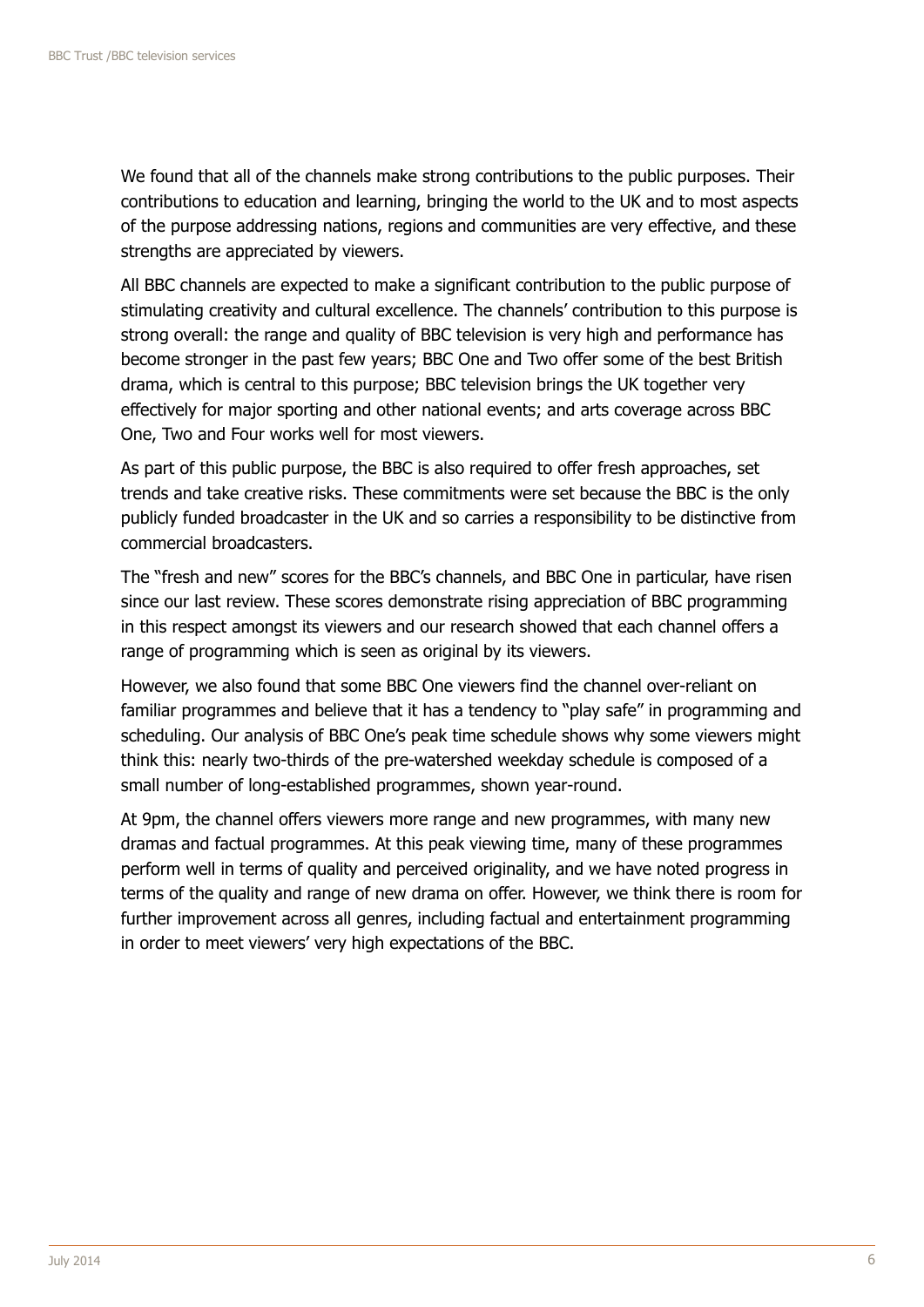#### **Action 2: BBC Television should further increase the distinctiveness of its offer**

BBC television has made progress over the past few years in terms of the greater perceived originality of programming on all channels.

However, some viewers do not find BBC One sufficiently distinctive in some important ways and we believe it is possible to continue to serve loyal audiences well while taking more creative risks in programming and scheduling choices.

We are asking for a report from BBC Television, explaining the strategy it will pursue to increase the distinctiveness of its services in order to meet its public purpose obligations fully and address audience concerns in this area. The strategy should give a broad account of how greater creative risks can be taken with programming and/or scheduling with a focus on BBC One.

**Timing: we wish to receive this report within six months of this review concluding. After 12 months, we will use a mix of quantitative and qualitative audience data and other evidence to assess the BBC's success in addressing audience concerns in this area and we will publish our assessment in the BBC's Annual Report.**

#### **Maintaining performance**

As part of the BBC's savings plans in the current licence fee period, BBC Television is due to deliver savings of £250 million by 2016-17. The BBC Executive and Trust agreed a plan in 2012 which aimed to minimise the impact of savings on audiences by concentrating investment on BBC One and Two in peak time and making the largest budget cuts to BBC Three and Four and to off-peak content on BBC One and Two.

Budget cuts are now apparent in the channels' spending on each type of programming. So far, these appear to have had limited impact on the BBC's performance with audiences, although we think there is some evidence of reduced opportunities for new programme development and experimentation, which may have a longer-term impact.

The Executive has identified some new spending priorities in line with a new strategic plan and the closure of BBC Three as a television channel has been identified as an initiative to support these. We will assess this proposal using a public value test later in 2014. Notwithstanding our consideration of this proposal, our assessment of the likely future impact of the current cuts and efficiencies plan on BBC Television leads us to agree that the impact of television's financial plans needs to be monitored closely.

Given funding pressures and the other challenges for BBC Television set out above, we believe the television channels need to work effectively together and with other parts of the BBC in order to maximise the value of their spending on content. The renewed aim for BBC Two and BBC Four to collaborate on programming is a good example of this. We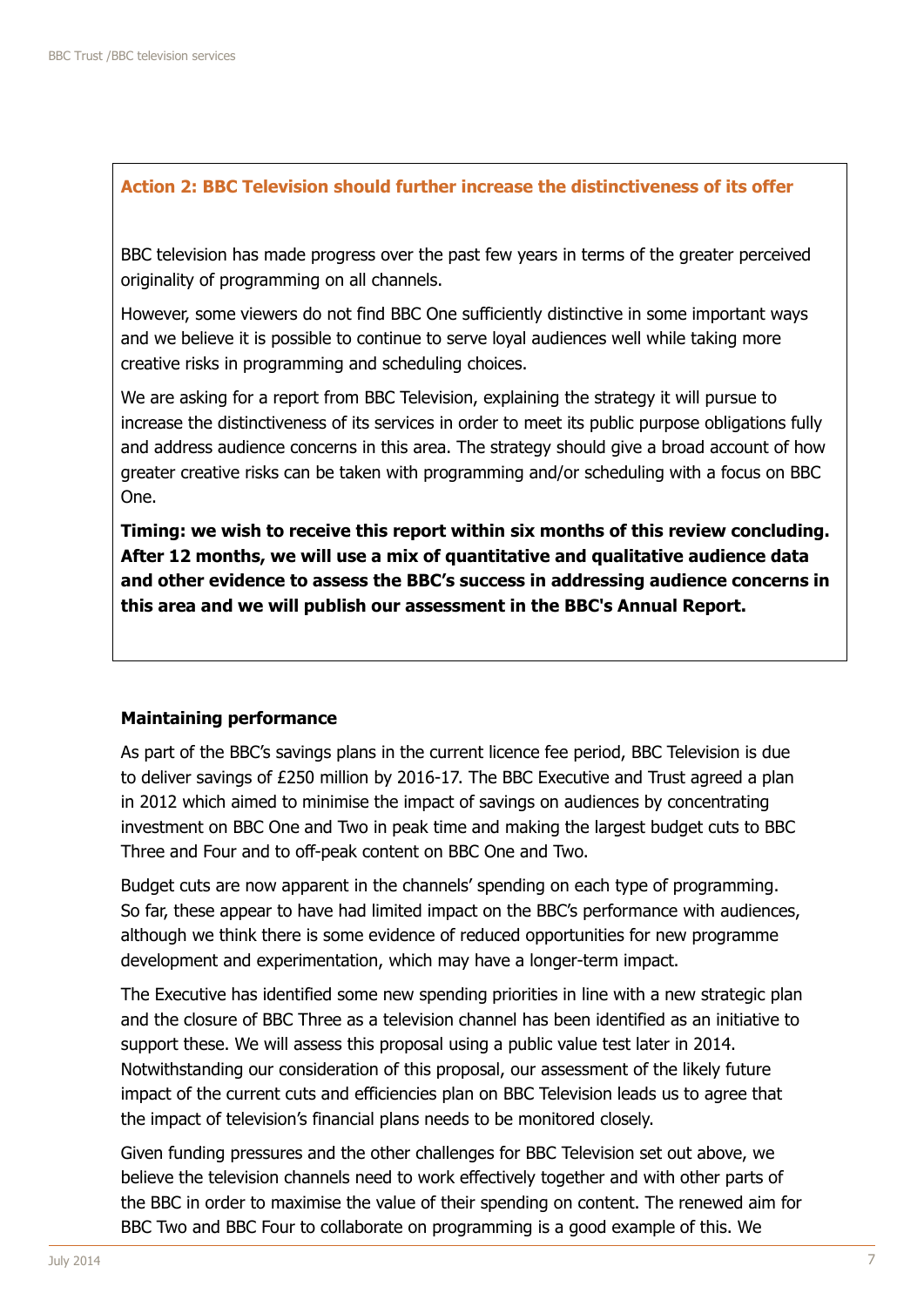believe that complementary parts of the BBC, including the BBC's children's services and television in the nations and regions, sport and online could work more closely together to meet audience needs.

**Action 3: the BBC should work more collaboratively to meet audience needs efficiently**

The BBC faces a growing challenge in serving all viewers when their needs are diverging and when its budgets are flat or shrinking. Given the pressure on budgets and the need to maximise the value of all BBC spending, we believe this will be improved by greater collaboration between BBC television channels and other content areas.

While the management structures and other arrangements which would facilitate improved collaboration are a matter for the Executive, we are asking the Executive to consider how greater collaboration across the BBC can be encouraged, building on existing good work, for the benefit of all audiences.

**Timing: The Trust and BBC Executive will discuss how assurance can be given on improved collaboration later in 2014.**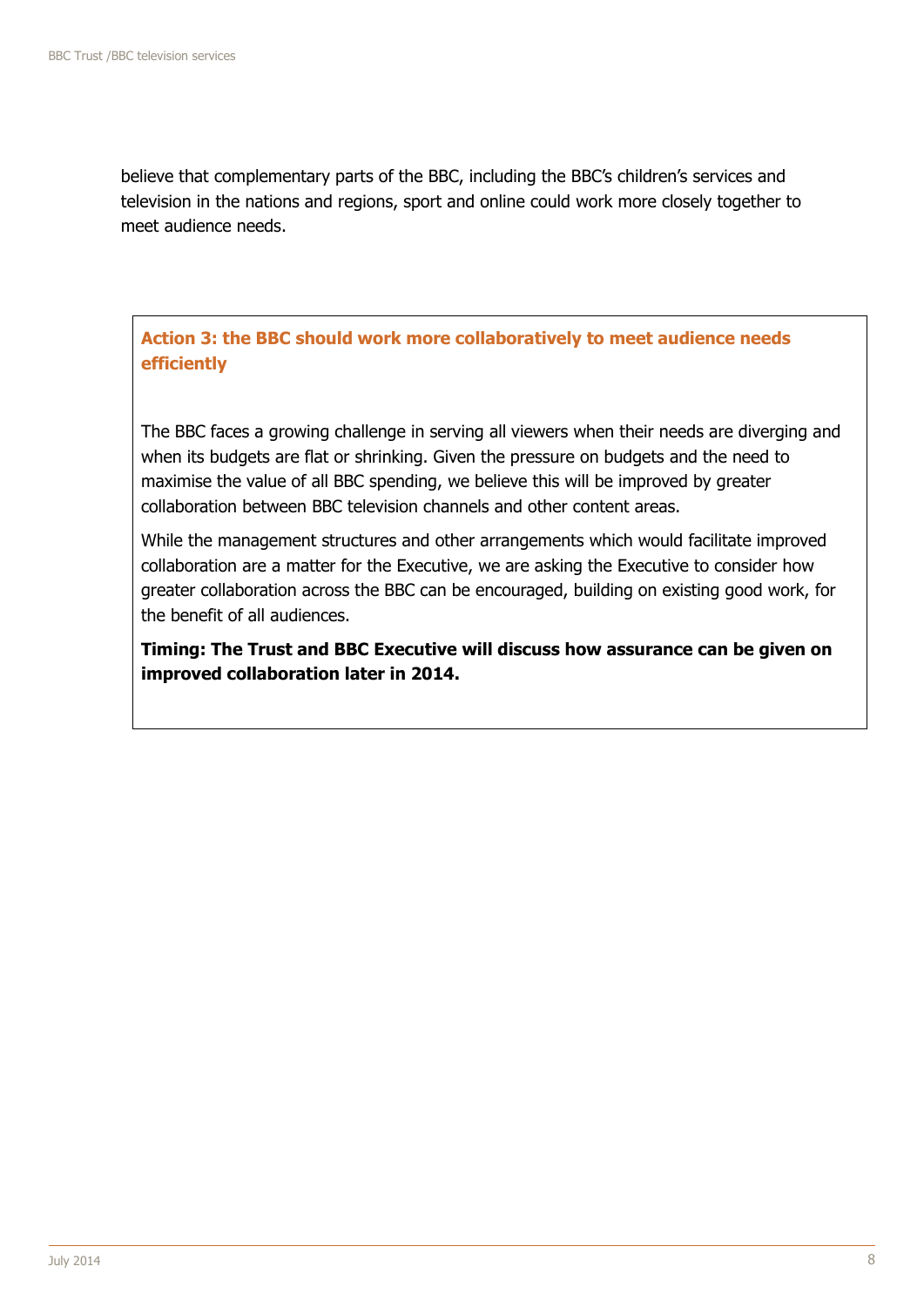### <span id="page-9-0"></span>**1: The context for this review**

#### **Television remains the most effective way for the BBC to deliver its mission and public purposes**

1 The BBC offers a wide range of services across television, radio and online and, together, BBC services are used by 96% of individuals in the UK each week. While radio is still very important and the consumption of BBC content online is growing fast, television remains the BBC's most widely used medium: 81% of people watched BBC television<sup>3</sup> each week in 2013-14, compared to 66% who listened to BBC radio and 49% who used the BBC online. $4$ 

#### **The vast majority of television is still watched live and on a TV set**

- 2 The UK still watches a lot of television. And it watches the vast majority of it live and on a television set:
	- in 2013, 94% of the UK population watched some television each week; <sup>5</sup>
	- in 2013, the average viewer watched for 3 hours 52 minutes per day;
	- 89% of television was watched live in 2013. This proportion is decreasing very gradually – it was 90% in 2012; even in homes with personal video recorders such as Sky+, live viewing accounts for 84% of the total;
	- Use of online catch-up services, such as iPlayer is growing see below.

#### **People are watching a wider range of channels**

- 3 With the completion of digital switchover in October 2012, multi-channel television became universal in the UK. All homes now have access to more than 30 channels on digital terrestrial television, and several hundred channels are available on satellite or cable services.
- 4 While the long-established public service channels BBC One and Two, ITV, Channel 4 and Five (the "PSBs") – still take a large share of viewing, nearly half of all viewing is to other channels. Much of this viewing is to the extra channels launched by the PSBs, such as BBC Three and BBC Four, ITV2, ITV3, ITV4, E4, More4, 5\* and 5USA. In total, the PSBs' portfolios of channels account for almost 70% of viewing (figure 1).

<sup>&</sup>lt;sup>3</sup> This covers BBC One, Two, Three and Four and associated Red Button content, but not CBBC, CBeebies, BBC News Channel or BBC Parliament

<sup>&</sup>lt;sup>4</sup> Source of all figures: CMI survey

<sup>&</sup>lt;sup>5</sup> Source of all viewing figures: BARB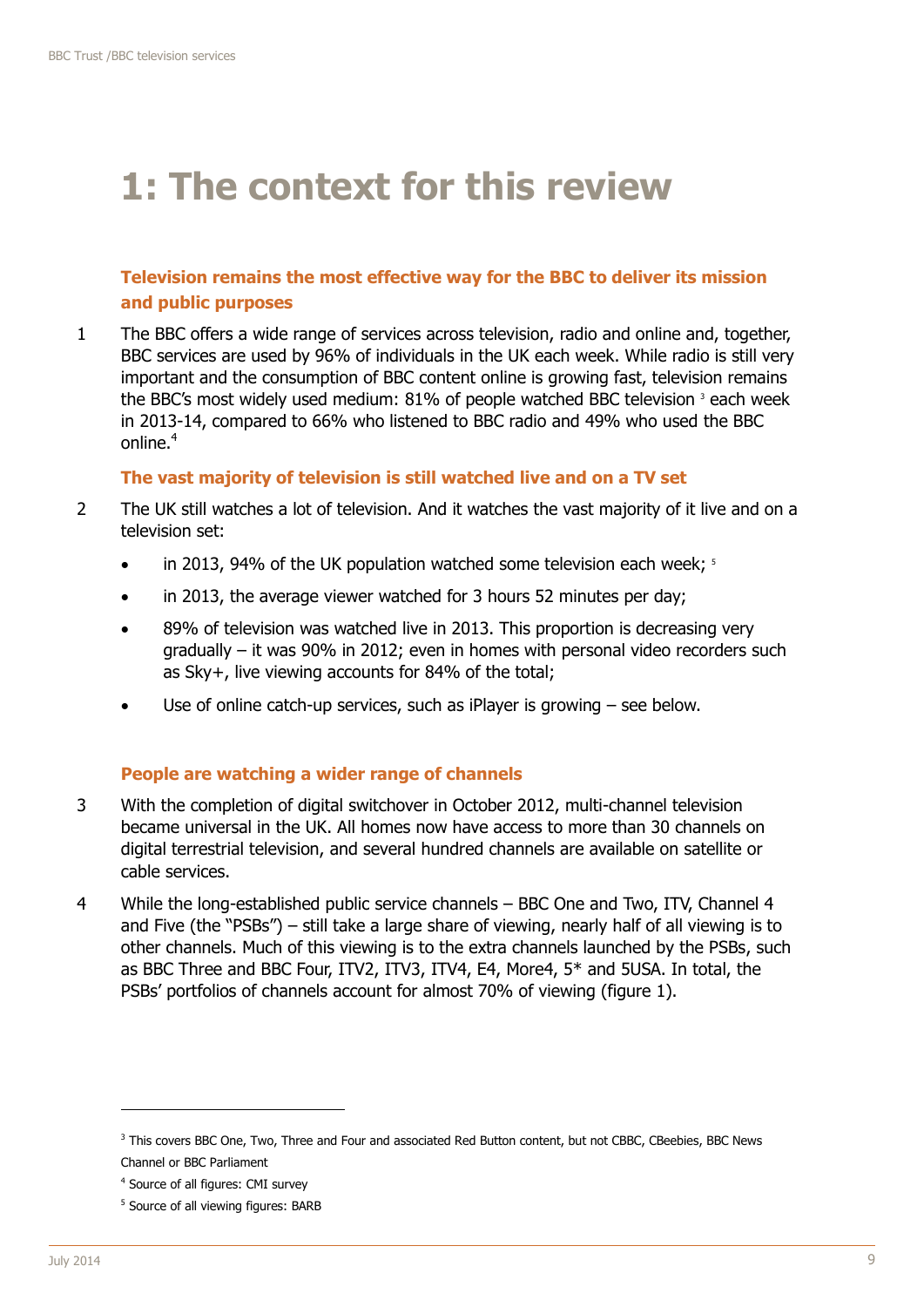

#### **Figure 1: Trend in viewing shares of different types of TV channel**

#### **Young people's use of online media is growing fast**

- 5 Younger viewers' habits are different and changing at a faster rate than older adults. For example, they spread their television consumption further beyond the five PSB channels, amongst a wider range of digital channels, with the five PSB channels only accounting for 42% of their viewing, compared to 53% amongst all viewers.
- 6 They also watch more television content online. It is now mainstream for households to have internet connectivity on a range of devices. Over 70% of UK households have broadband access, <sup>6</sup> 63% of all adults have smartphones, 35% have tablet devices<sup>7</sup> and over 7% have an internet-connectable TV set.<sup>8</sup>
- 7 While online still represents a small proportion of television viewing, it is driving a steady growth in the proportion of television viewed as catch-up or on-demand. The BBC iPlayer is now used by 14% of adults each week in the UK and watching programmes on it accounts for 3% of all viewing of BBC television.<sup>9</sup>
- 8 There is still much more potential for growth in use of these devices and services, but significant changes in behaviour are already apparent: for example, by April 2014, nearly half of all requests for iPlayer content came from mobile devices (smartphones and tablets), compared with just 30% in April 2013.10
- 9 Consumption of television online is much greater amongst younger users: around a quarter of 16-24 year-olds use iPlayer each week <sup>11</sup> and iPlayer now accounts for 7% of

<sup>6</sup> Source: Ofcom. Data for q1 2013

 $^7$  Source for mobile and tablet figures: Enders Analysis, The Media Day. Note we expect these figures to be higher by July 2014

<sup>&</sup>lt;sup>8</sup> Source: Ofcom, q1 2013. Note as footnote 7 regarding probable growth since 2013

<sup>&</sup>lt;sup>9</sup> Source: BBC Cross-Media Insight Survey, March 2014 & BARB

<sup>10</sup> Source: BBC istats, April 2014

<sup>&</sup>lt;sup>11</sup> Source: BBC Cross-Media Insight Survey, March 2014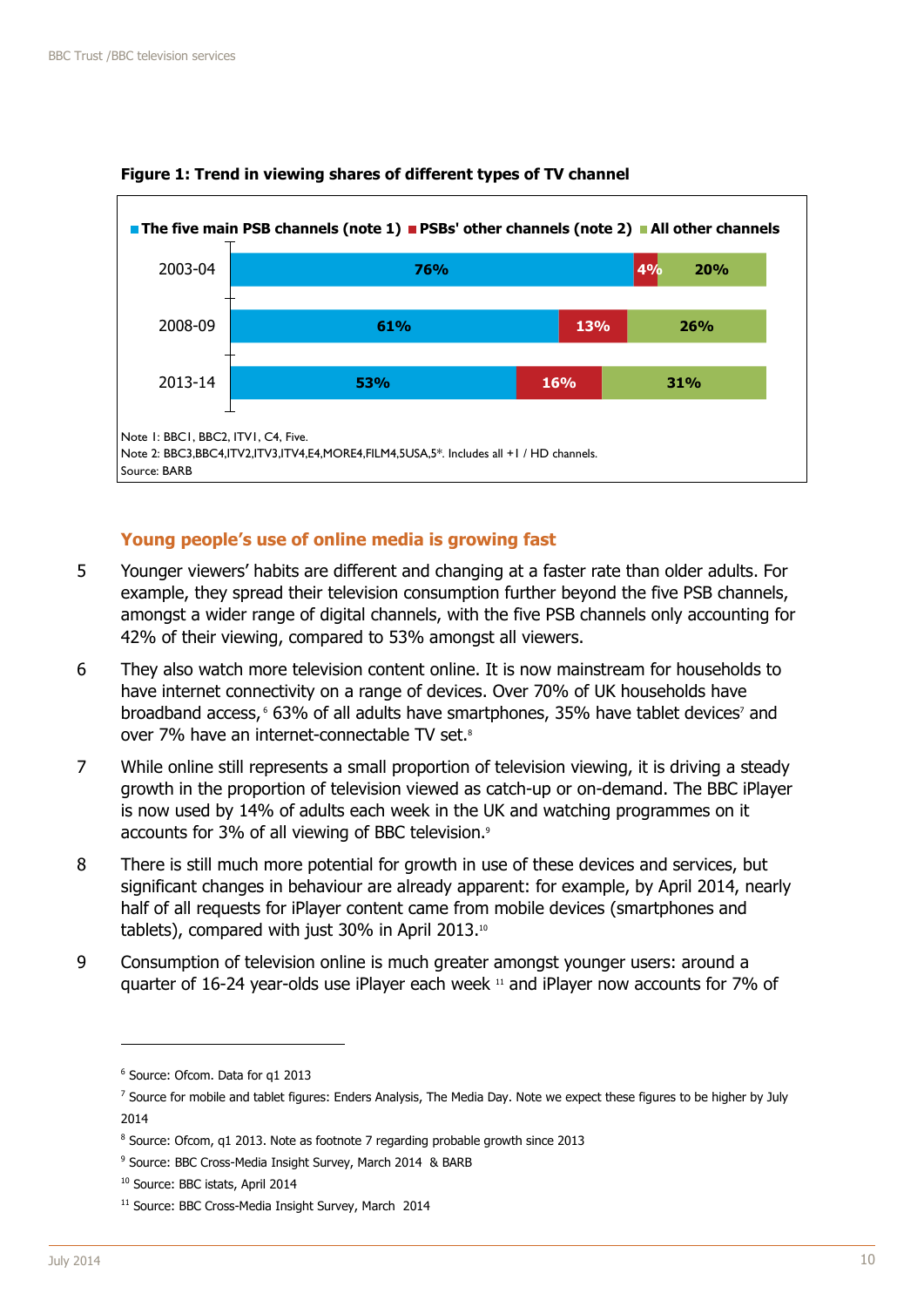viewing of BBC Three (figure 2). Unsurprisingly, these trends have corresponded with a fall in live television viewing by young people.



**Figure 2: Trend in volume of viewing to BBC television channels: live, time-shifted and on iPlayer**

#### **The television industry is changing around the BBC**

- 10 The final chapter of this report considers BBC television's funding, including its current programme of cuts and efficiencies, and how this affects its ability to maintain performance. We consider briefly here the context for this, in terms of the changes that are taking place around the BBC.
- 11 Ofcom tracks trends in the television industry each year<sup>12</sup>: it shows how industry revenue has grown a little in nominal terms, from £11 billion in 2007 to £12.3 billion in 2012, and how the proportion of this revenue accounted for by public funds $13$  is falling gradually, from 24% in 2007 to 22% in 2012. Advertising revenue is also falling as a proportion of the total, while pay television subscriptions are growing. The pressure on public funding and advertising revenue has affected the PSBs' investment in programming: the five main PSB channels' combined spending on network programming fell by 17% in real terms between 2007 to 2012.
- 12 While the PSBs are under some financial pressure, the largest pay operator, Sky, has greatly increased its investment in original UK programming and, more recently, global media providers, such as Amazon and Netflix, are also beginning to invest in UK content.
- 13 These changes create a challenging context for the BBC, a context where there is greater choice for UK viewers and greater competition for some UK content.

<sup>&</sup>lt;sup>12</sup> Source of all figures: Ofcom Communications Market report and Public Service Broadcasting Annual Report, 2013

<sup>&</sup>lt;sup>13</sup> Public funds are comprised mostly of the BBC's licence fee funding for television as well as S4C's direct government funding in these years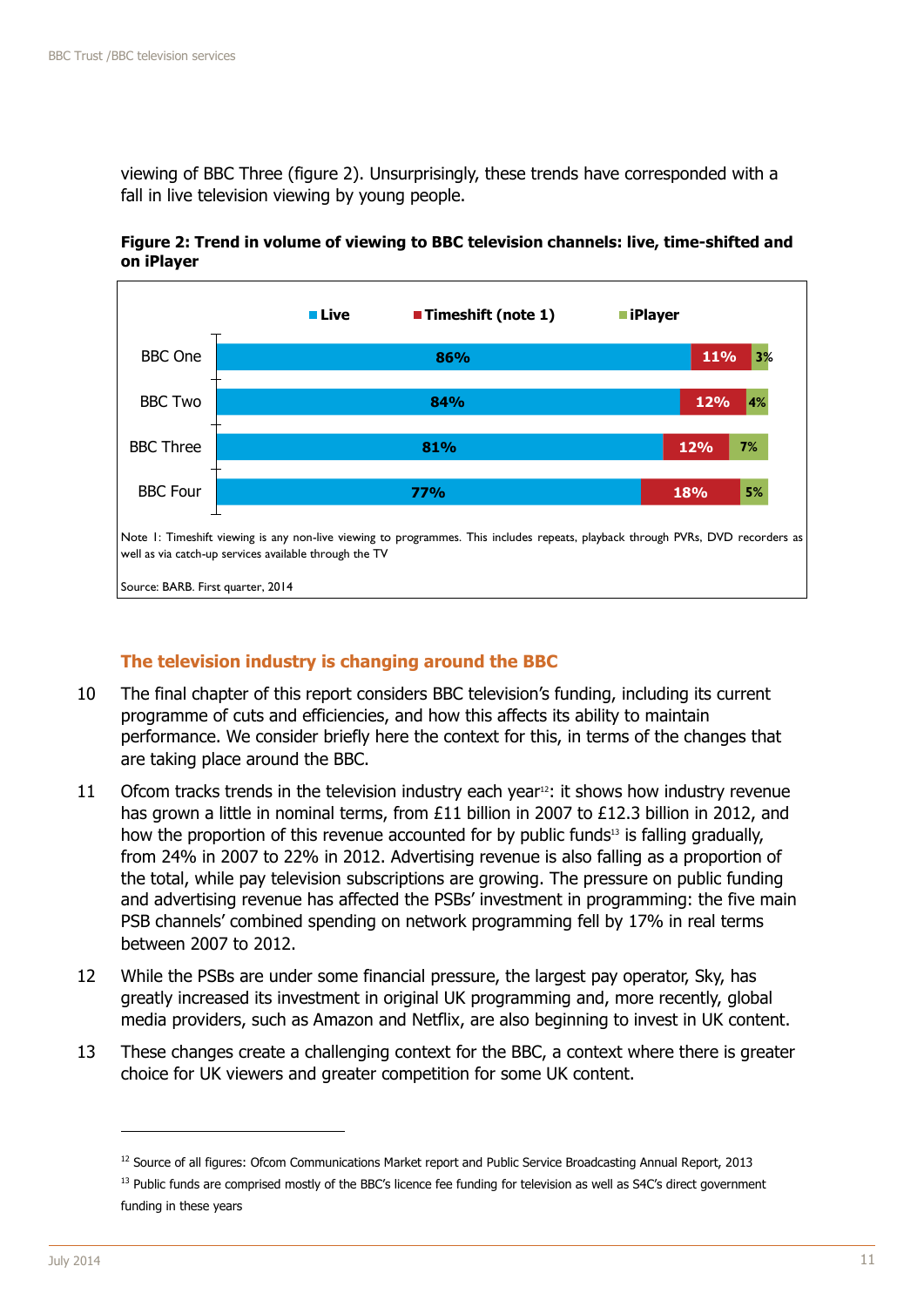### <span id="page-12-0"></span>**2: Serving all audiences**

This section assesses the performance of each BBC TV channel in serving all audiences.

#### **BBC television retains very high reach, although it fell slightly last year**

14 Around 81% of individuals in the UK watch BBC television each week (figure 3).<sup>14</sup> BBC television's reach has fallen from 84% in 2010-11, at which point it had been almost static for several years – it was 85% in 2004-05. In 2013-14, the audience reach of all BBC channels fell.



**Figure 3: Trend in weekly reach of each BBC television channel, 2010-11 to 2013-14** 

- 15 The reach of other PSB broadcasters has fallen over the past three years too, suggesting that the BBC's declines are part of a broader trend in which viewers are watching programmes on a broader range of channels. However, the BBC has a unique duty to be universal in order to offer something to all licence fee payers.
- 16 The following sections examine how well the BBC serves different types of viewer in more detail. The trends we describe have been examined closely within the BBC over the past year. The BBC Executive's recognition of the challenges they present has been a key driver of its development of a new strategic plan, including major proposals such as the closure

<sup>&</sup>lt;sup>14</sup> BBC television overall encompasses BBC One, Two, Three and Four and associated Red Button content. We refer in this report to weekly reach, measured by 15 minutes consecutive viewing by an individual each week.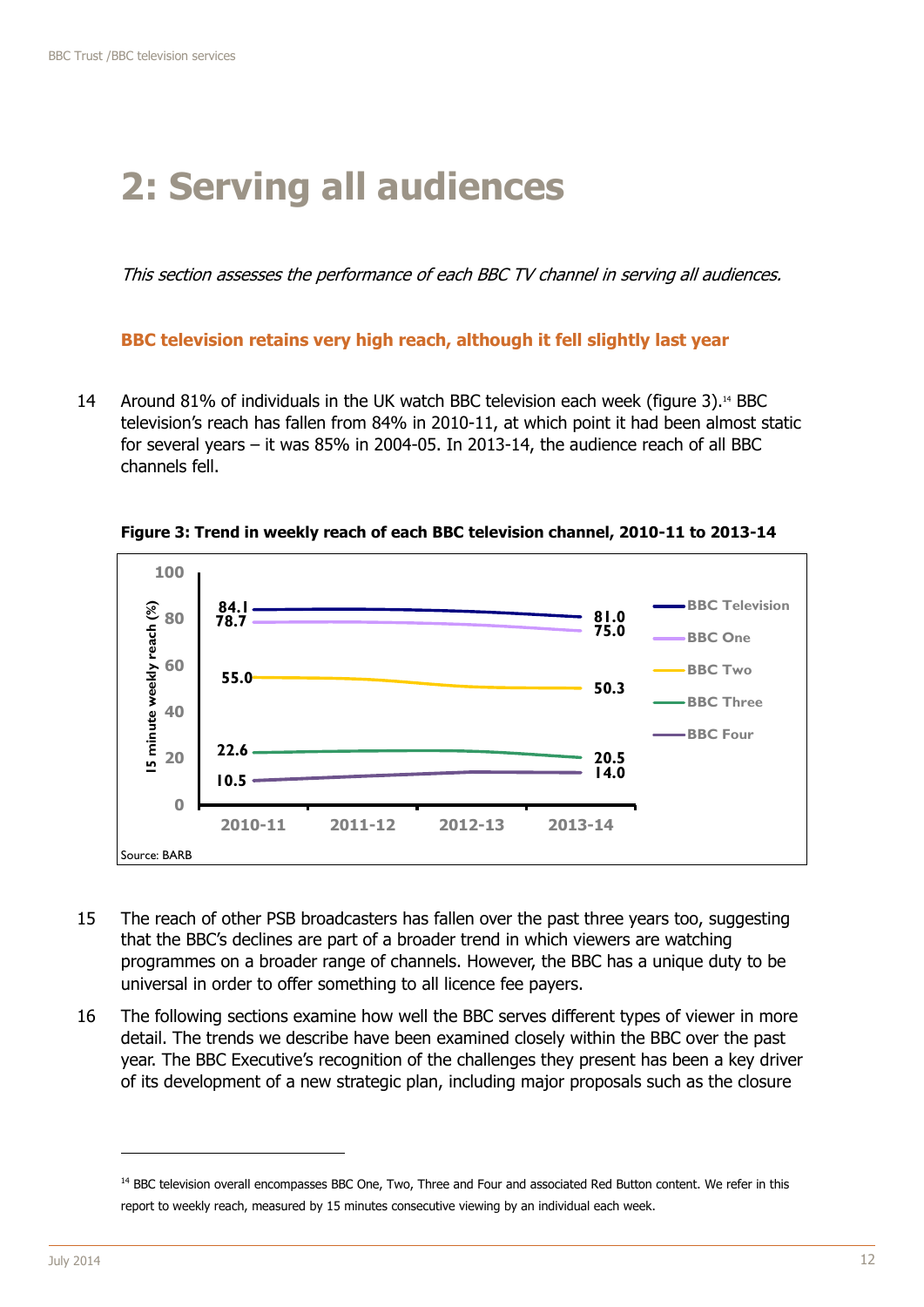of BBC Three and specific initiatives such as those aimed at creating opportunities for black, Asian and minority ethnic staff. 15

#### **BBC television serves younger viewers less well than it does older viewers**

- 17 In order to understand changes in performance better, we have looked at BBC television's reach amongst audiences according to their age. The BBC's reach has varied amongst audiences of different ages for a long time. However, the differences have become more stark recently.
- 18 While BBC television's reach amongst all individuals has dropped by around three percentage points over the past three years, the decline becomes steeper the younger the viewer: reach amongst adults aged over 55 has barely changed, while reach amongst 25- 34 year-olds has fallen by over four points and amongst 16-24 year olds by over three points (figure 4).



**Figure 4: Change in BBC television's weekly reach amongst different age groups, 2010- 11 to 2013-14**

- 19 The trend in reach amongst different age groups for each channel shows further evidence of a growing performance gap.
	- **BBC One's** reach has dropped by over five points amongst 16-34 year-olds compared to just three points amongst 35-54s. Reach has stayed very high and fairly stable amongst those aged 55 and over, at around 92%.
	- For **BBC Two**, reach has fallen by over six percentage points amongst 16-34s, by four points amongst 35-54s and just over two points amongst those aged over 55.

 $15$  Details of this plan, announced in a speech by the Director General in October 2013, can be found on the BBC's website http://www.bbc.co.uk/mediacentre/speeches/2013/tony-hall-vision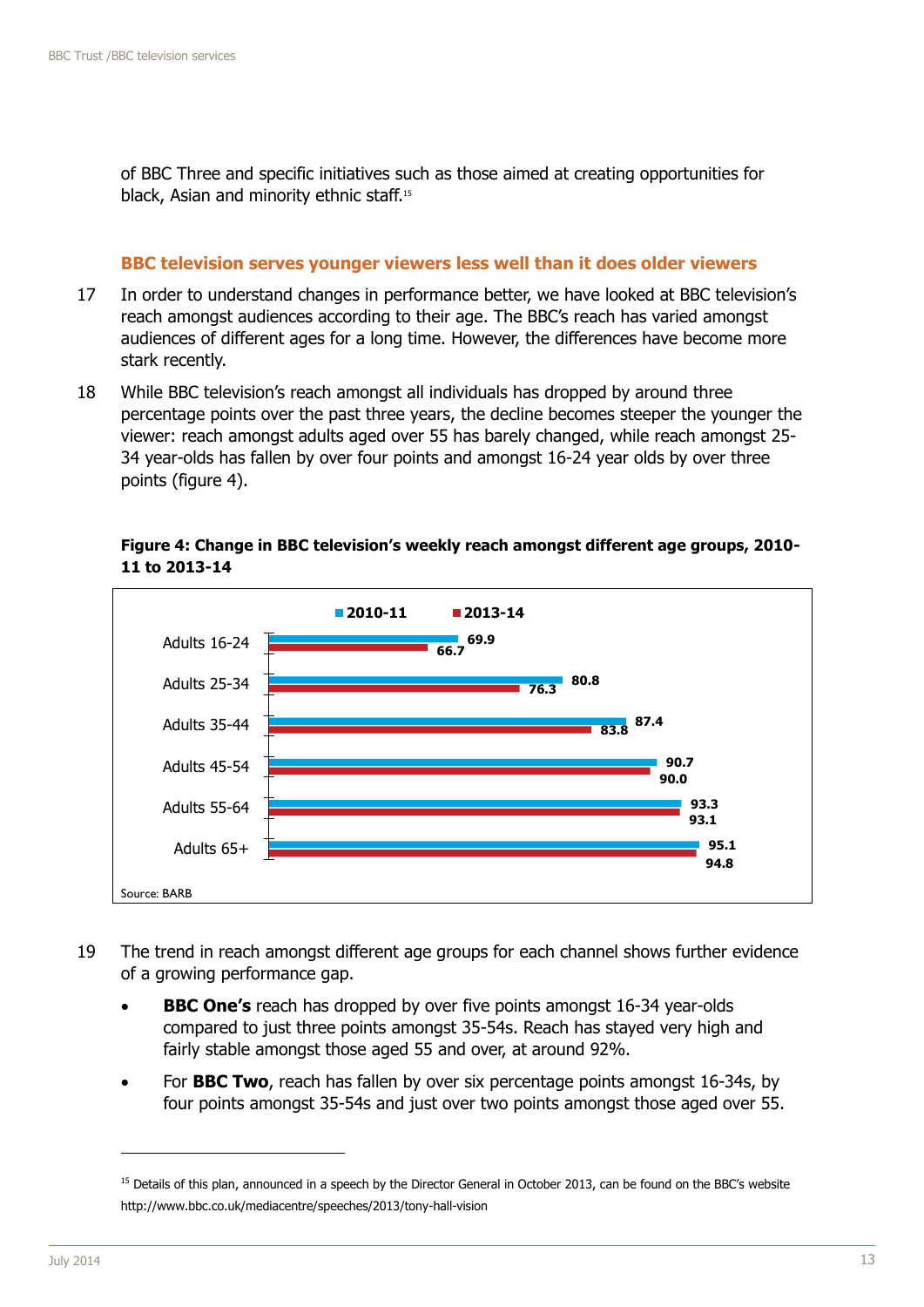- **BBC Three** still reaches 26% of 16-34 year old viewers including around one million viewers who do not watch other BBC television channels. But this has fallen and its decline has been greater amongst viewers under 55 than among those over 55.
- **BBC Four** has grown its audience reach during this time period, but growth has been much greater amongst over 55s (more than eight percentage points) than it has amongst 35-54s (three points) or those under 35.
- 20 Viewers aged 55 and over tend to watch much more television than younger viewers, so viewing by this age group has contributed to the stability of BBC television's performance in terms of time spent and audience share. However, younger viewers are devoting significantly less time to BBC television in 2013-14 compared to 2010-11.
- 21 The result of changes in viewing by adults of different ages is that the median (average)<sup>16</sup> age of viewer of three of the BBC's TV channels has risen in the past few years:
	- BBC One's median age has risen from 56 in 2010-11 to 59 in 2013-14;
	- BBC Two's median age has risen over this time period from 58 to 60;
	- BBC Four's median age has risen from 58 to 61;
	- BBC Three's median age has fallen from 34 in 2010-11 to 33.
- 22 While there have been changes in the age profile of the UK population during this time, its median age has remained static at  $40.^{\circ}$ . This suggests that the changes in the viewing profile of BBC television channels are not solely the result of population changes but reflect a change in their relative appeal to different age groups.
- 23 Figure 5 illustrates this change, along with changes in appeal according to viewers' socioeconomic profile.
- 24 The BBC Executive has identified the need to increase the BBC's appeal to younger audiences as a priority and is developing plans to address this.

<sup>&</sup>lt;sup>16</sup> We use median to define the average age of viewers. The median represents the number which sits exactly in the middle of a data set (here, the UK viewing population). This is preferable to a 'mean' average which could be more affected by the presence of outliers in the population.

<sup>&</sup>lt;sup>17</sup> Source: ONS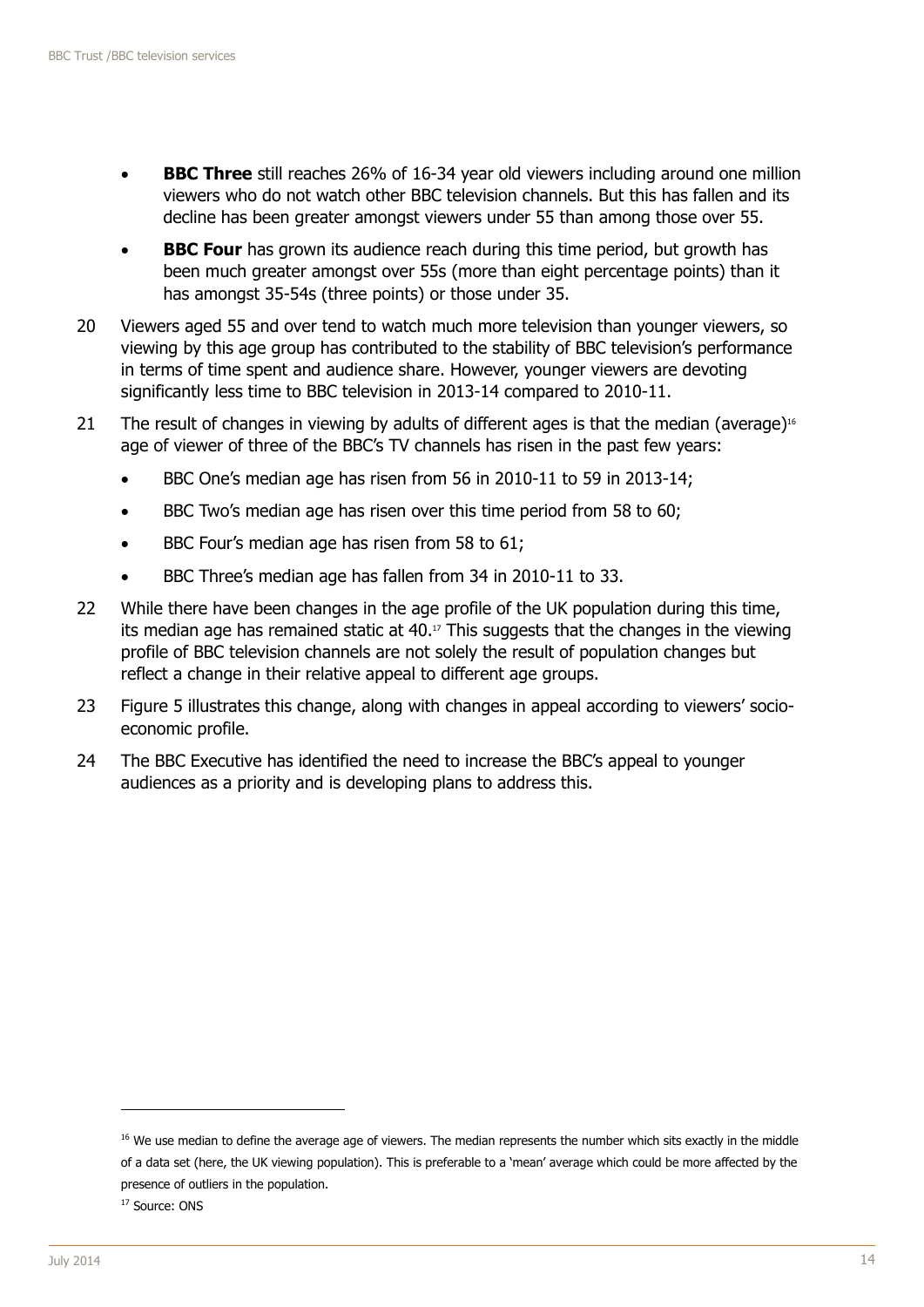



#### **BBC television has lost some appeal to viewers in lower income households**

- 25 We have looked at how BBC television overall and each of the four channels have performed amongst viewers according to their socio-economic group. <sup>18</sup> While income is not the only determinant of socio-economic status, for simplicity we have referred to ABC1s as "higher income" and C2DEs as "lower income".
- 26 Reach amongst lower income viewers remains higher than amongst higher income viewers and they continue to watch more BBC television on average than higher income viewers. However BBC television's reach has fallen more amongst lower income viewers than it has amongst those with higher incomes. The change in the audience for each BBC channel in this respect has been the same:
	- **BBC One** has lost slightly more reach amongst lower income viewers (three percentage points) than it has amongst those with higher incomes (2.3 points);
	- **BBC Two** has lost much more reach amongst lower income viewers (5.8 points) than it has amongst those with higher incomes (just 2.3 points);
	- **BBC Three** has lost more reach amongst lower income viewers than amongst those with higher incomes;
	- **BBC Four** has increased its reach amongst higher income viewers more than amongst those with lower income.

 $18$  According to UK censuses, the UK population is composed approximately evenly by ABC1 and C2DE households.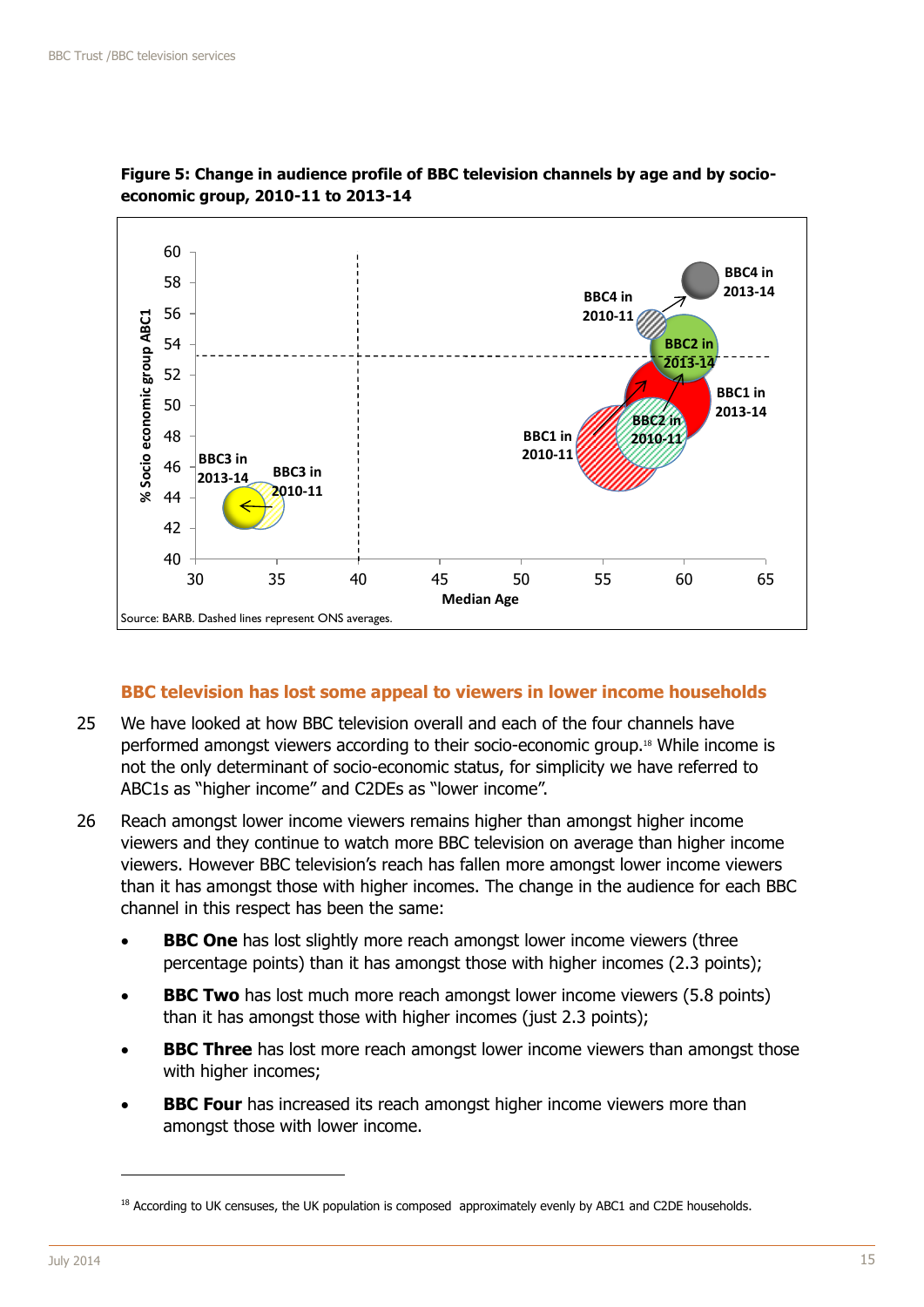27 There is a linked change in the average time each income group spends watching BBC television. Since 2010-11, although they still watch more BBC television than those with higher incomes, lower income viewers are spending considerably less time watching BBC television, while there has been no change in this respect amongst higher income viewers (figure 6).





28 While the BBC continues to serve lower income viewers well, in terms of the time they spend watching BBC television, we think these changes are worth considering.

#### **BBC television now reaches fewer black, Asian and minority ethnic viewers**

- 29 The BBC has served audiences from black, Asian and minority ethnic (BAME) backgrounds less well than it has white audiences for many years. Commercial PSBs have a similar skew towards white viewers, but the BBC has a unique duty to serve all licence fee payers. The Trust and the BBC Executive have agreed that reflecting the diversity of the UK in BBC output is a priority and some new initiatives have been created recently by the Director-General to improve both staff and on-air diversity.
- 30 In the past three years, BBC television's reach has dropped more amongst BAME viewers than it has amongst white viewers: the fall amongst BAME viewers was more than five percentage points, compared to 2.6 points for white viewers. This change may be linked to the trends amongst younger viewers, as the proportion of young adults who are BAME is higher than it is amongst older age groups.
- 31 The trends for each BBC television channel have gone in a similar direction, with the exception of **BBC Two**, where there was no difference in trend between white and BAME viewers.
	- **BBC One** reach has dropped by five percentage points amongst BAME viewers; this compares with 3.2 points amongst white viewers.
	- **BBC Three's** reach has dropped by over four points amongst BAME viewers; this compares with less than two points for white viewers. BAME viewers still represent a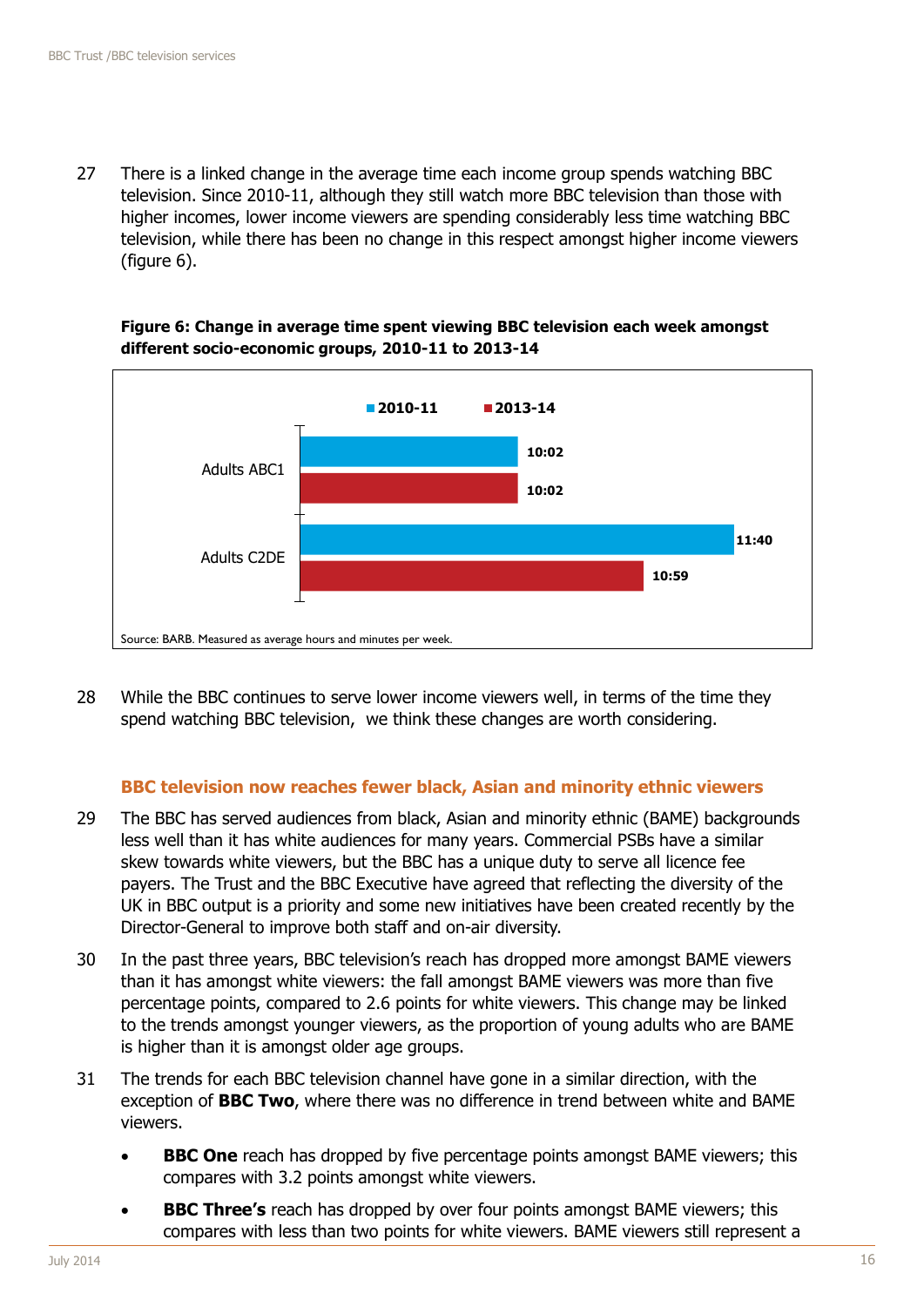much higher proportion of BBC Three's audience than they do for other BBC channels, but this reflects the higher proportion of young people who are BAME in the UK.

- **BBC Four** has grown its reach more amongst white viewers (nearly four points) than it has amongst BAME viewers (only a one point increase).
- 32 In our qualitative research, there was a sense amongst lighter viewers that BAME groups were not well, or fully, represented on BBC One or BBC Two. BBC Three was perceived much more positively for its relevance to viewers of all ethnicities.
- 33 The differences in the appeal of BBC television amongst different audience groups are long-standing, but our analysis shows that they have become more acute in the past few years. In particular, it is important that BBC One and Two, which have remits to be mainstream, should serve a wide range of viewers well.

**Action 1: BBC television should seek to improve its appeal to younger viewers and BAME viewers** 

We recognise that there are always likely to be variations in BBC television's ability to reach and appeal to different types of viewer. Nevertheless, the universal licence fee means that the BBC aims to serve all audiences across the range of its services.

The Trust will discuss with the Executive how best the BBC can continue to serve all audiences across TV, radio and online, as their needs diverge. Alongside the proposal we anticipate receiving later this year for the closure of BBC Three as a linear television channel, we will expect the Executive to consider how BBC television can serve younger and BAME viewers better, as well as those on lower incomes.

The Trust will monitor performance of the BBC in serving different audience groups and report publicly on this area.

**Timing: The Trust will begin these discussions with the Executive immediately and report on progress in future Annual Reports.**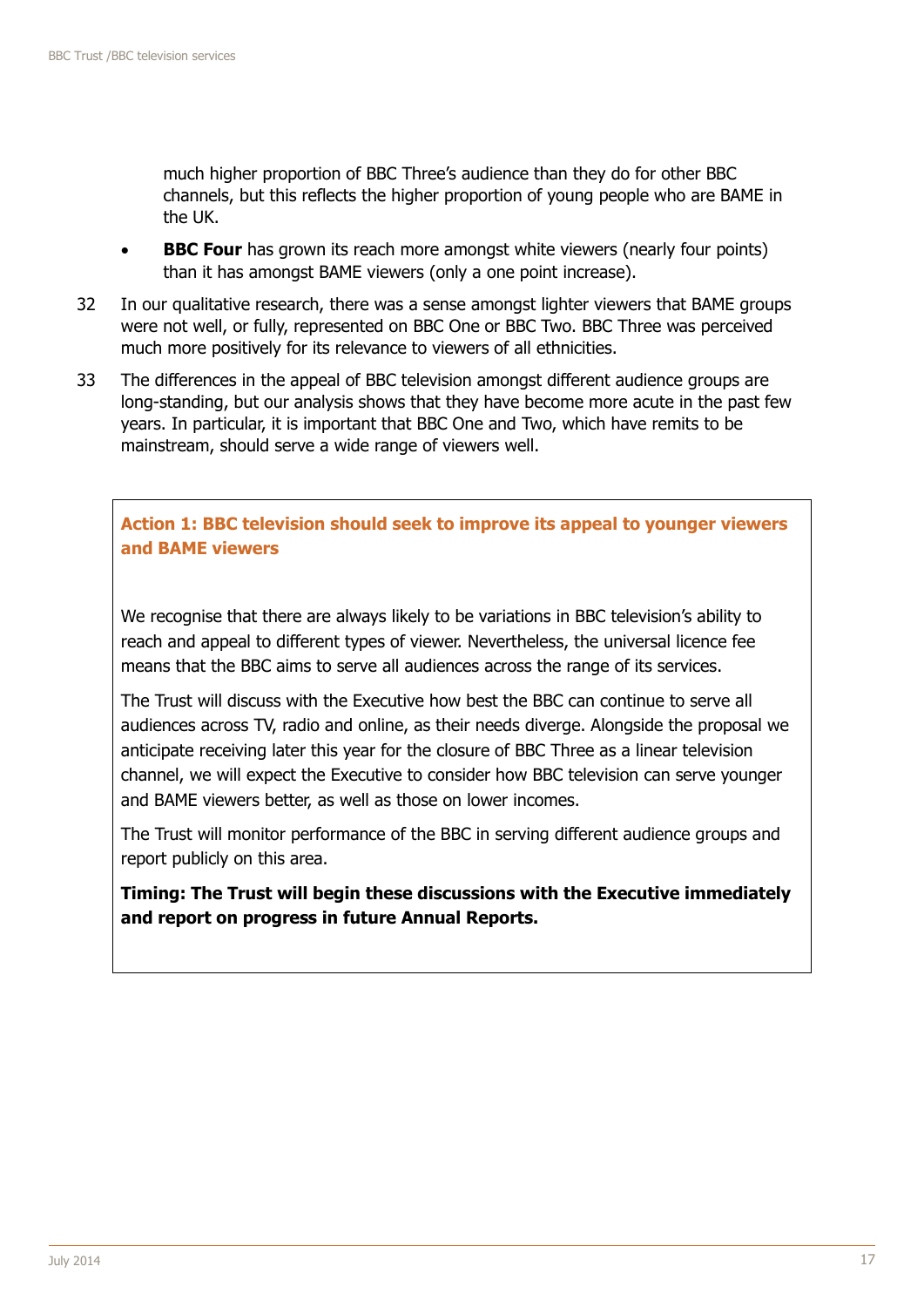# <span id="page-18-0"></span>**3: Quality and impact**

This section assesses the performance of each BBC TV channel in terms of delivery of their service licence commitments and, in particular, promoting the BBC's public purposes.

**Service licences for the BBC television channels set out how they should promote the BBC's public purposes amongst their audiences**

34 As summarised in the table below (figure 7), the service licences for the BBC television channels require each to contribute – with varying emphasis  $-$  to the promotion of the BBC's six public purposes.<sup>19</sup>

| <b>Public purpose</b>               | <b>BBC</b> One                                                                                | <b>BBC Two</b>                 | <b>BBC Three</b>                                                 | <b>BBC Four</b> |  |
|-------------------------------------|-----------------------------------------------------------------------------------------------|--------------------------------|------------------------------------------------------------------|-----------------|--|
| <b>Culture and</b><br>creativity    | Very important contributions                                                                  |                                |                                                                  |                 |  |
| <b>Education and</b><br>learning    | Important<br>contribution                                                                     | Very important<br>contribution | Important contributions                                          |                 |  |
| Nations, regions<br>and communities |                                                                                               | Important contributions        | Play a part in contributing                                      |                 |  |
| World to the UK                     | Play a part in<br>contributing                                                                | Important<br>contribution      | Play a part in<br>Very important<br>contribution<br>contributing |                 |  |
| <b>Emerging</b><br>communications   | All the channels are required, in delivering their other purposes, to promote this<br>purpose |                                |                                                                  |                 |  |

**Figure 7: Overview of BBC channel roles in contributing to the public purposes**

Source: Service licences for each channel. These are available on the Trust's website at www.bbc.co.uk/bbctrust/our\_work/services/television/service\_licences.html

35 In order to assess BBC television's performance in delivering the public purposes, we have drawn on a wide range of evidence including performance analysis – looking at consumption and appreciation of particular genres of programming, bespoke qualitative research which focussed on delivery of the public purposes, responses to our public consultation, advice from our four Audience Councils and discussions with many groups

<sup>&</sup>lt;sup>19</sup> The public purposes can be found on the Trust's website at

www.bbc.co.uk/bbctrust/governance/regulatory\_framework/protocols/public\_purposes.html.

Each BBC channel's contribution to the promotion of the citizenship purpose was assessed by the Trust in its recent review of BBC Network News and Current Affairs so is not covered here.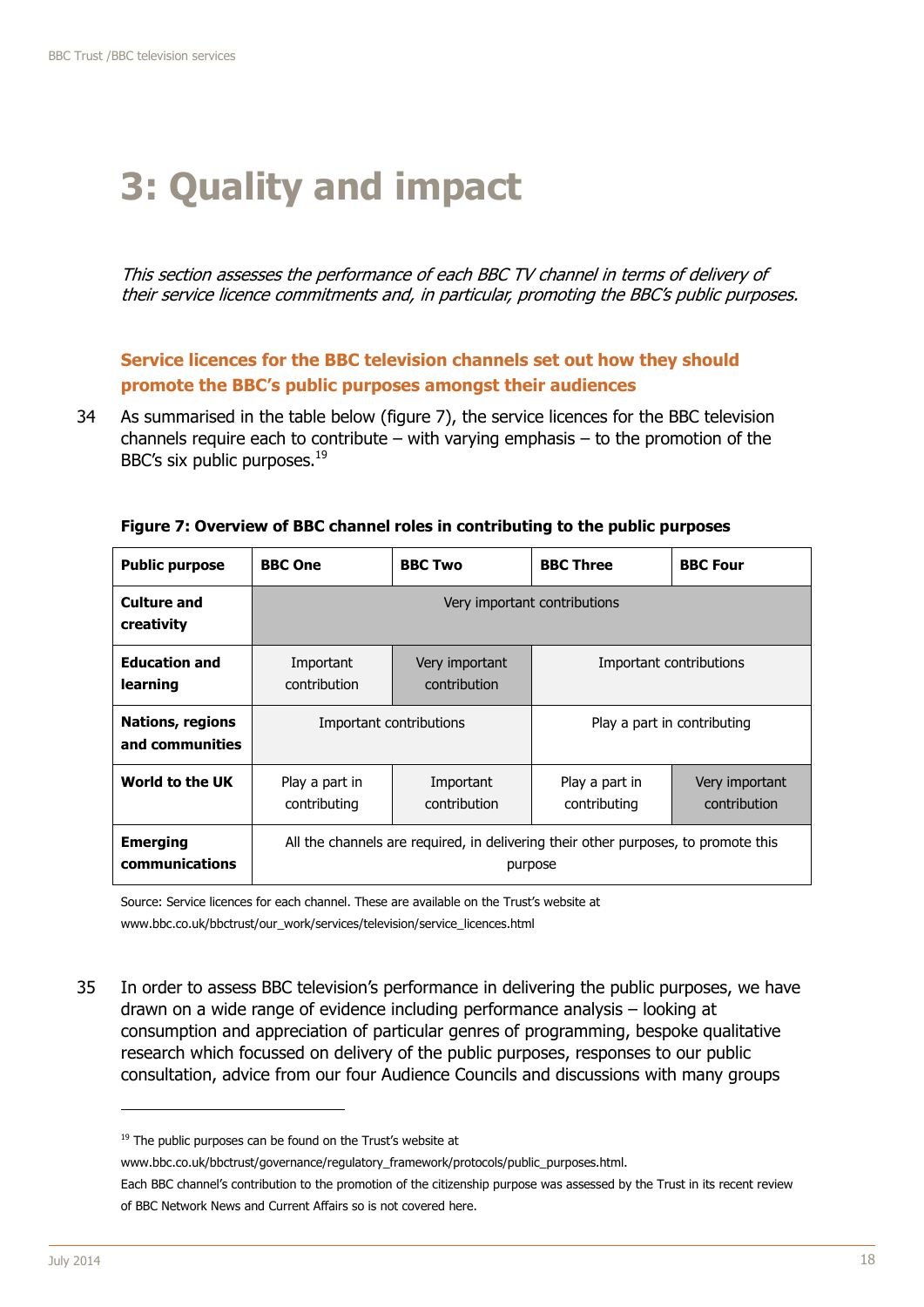inside and outside the BBC including independent producers, TV critics and other broadcasters.

#### **Stimulating creativity and cultural excellence**

- 36 All BBC channels are required to make a very important contribution to this public purpose, which includes the following priorities:
	- provision of a wide range of enjoyable and entertaining output;
	- providing creative and distinctive output;
	- coverage of creative and cultural activities, including the arts, music and sport;
	- nurturing and supporting UK talent across a wide range of genres.

#### **BBC Television performs very well in terms of the perceived quality of its channels and programmes**

- 37 A range of evidence supports our view that BBC television fulfils its commitment to deliver a wide range of enjoyable and entertaining programming, and that this is seen to be of a high quality by its viewers:
	- the BBC's tracking of viewers' "general impression" of each of the channels has shown either stability or increases in these scores over the past three years;<sup>20</sup>
	- the range and quality of content across BBC TV channels was widely praised by respondents to our public consultation;
	- our qualitative audience research found that viewers perceive BBC television to be very high-quality, with many examples cited to support this view.
- 38 The most widely used measure of quality within the BBC is the appreciation index (AI) score which is gathered for each TV programme and can be averaged for channels and genres. The level of a channel's average score is partly dependent on its mix of programmes as some types of programme tend to gain a higher average score than others. Drama series and specialist factual programming, for example, often gain the highest scores, while entertainment, comedy and soaps tend to achieve lower scores. So we have considered the trend in average AIs over the past few years as the main indicator of performance.
- 39 The average AI scores for all BBC channels were rising until 2012-13, but all have fallen a little in the past year (2013-14) (figure 8) as they have for other PSB channels.

<sup>&</sup>lt;sup>20</sup> Source: BBC ART survey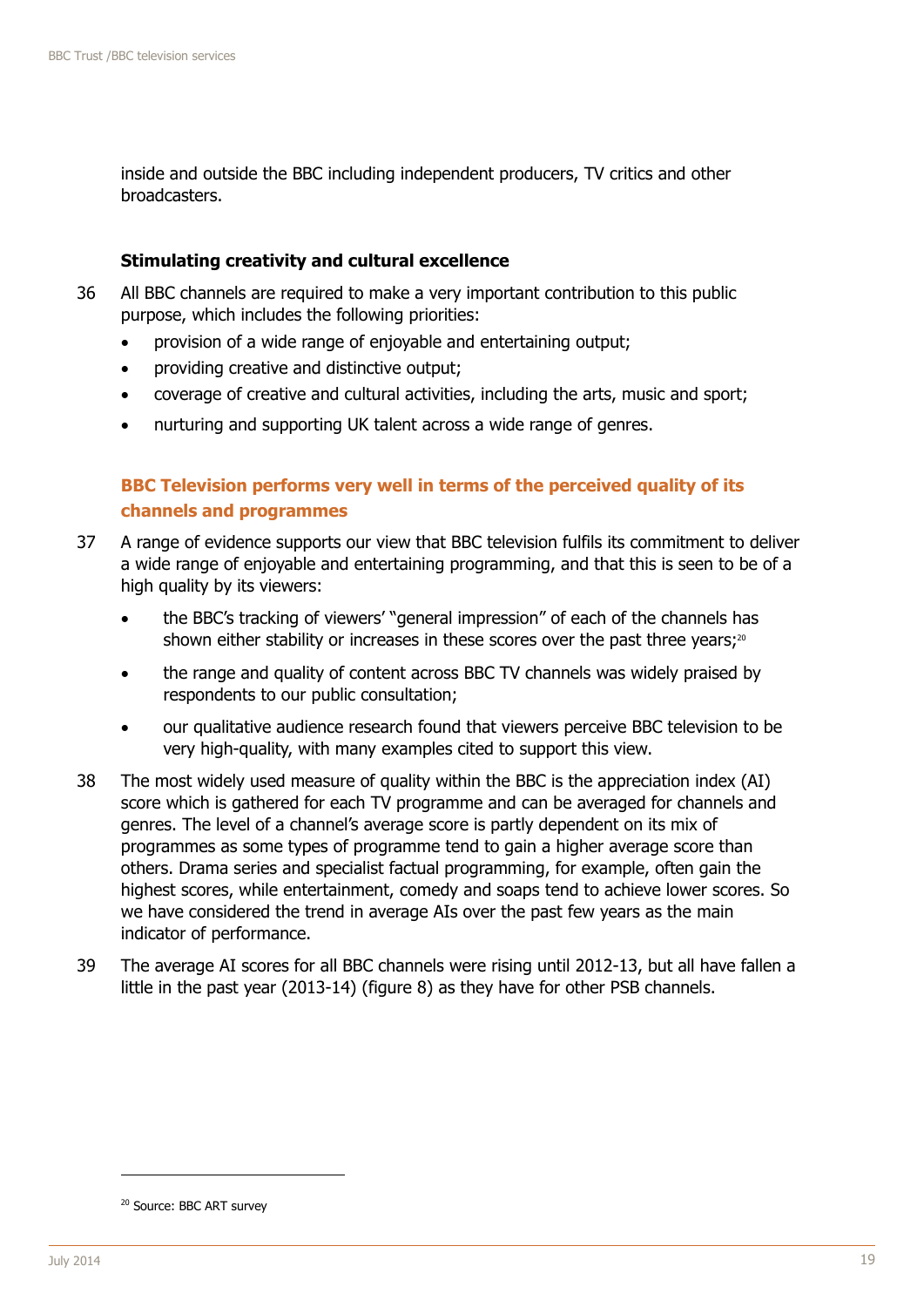

**Figure 8: Trend in average appreciation index (AI) scores for each BBC channel, 2010- 11 to 2013-14**

- 40 There are a number of possible reasons for the upward trend for most channels until 2012-13: viewers appreciated the programmes they were watching more, and this might be partly due to an increase in production quality. The rising scores were also likely to be linked to the growth in ownership of larger, flat screen, high-definition television sets, the completion of digital switchover which gave all households access to multi-channel television and the increase in use of catch-up devices such as personal video recorders, and online players, such as iPlayer, which gave people a new sense of control over their viewing.
- 41 The fall in scores for all PSB broadcasters in the past year may partly be due to the fact that much of this technology is now widespread and so is no longer driving an increase in appreciation. It is also true that, while overall satisfaction with television is increasing, there are always some negative perceptions around the quality of television: Ofcom research finds that around a quarter of people claim not to be satisfied with television in general, believing that there are too many repeats or that programming is poor quality or boring. <sup>21</sup> MTM, our research agency, states that these views are based on perceptions that good programming is spread across too many channels; also that many programmes are seen as derivative rather than genuinely new.
- 42 Our overall conclusion is that BBC television is seen as high-quality by its viewers. Specific points for each channel raised in our research which support this are as follows.
	- **BBC One's** quality drama series, such as Luther, Call the Midwife and Death in Paradise, and its strong reputation for trusted and respected presenters, such as

<sup>&</sup>lt;sup>21</sup> Source: Ofcom Public Service Broadcasting Annual Report 2013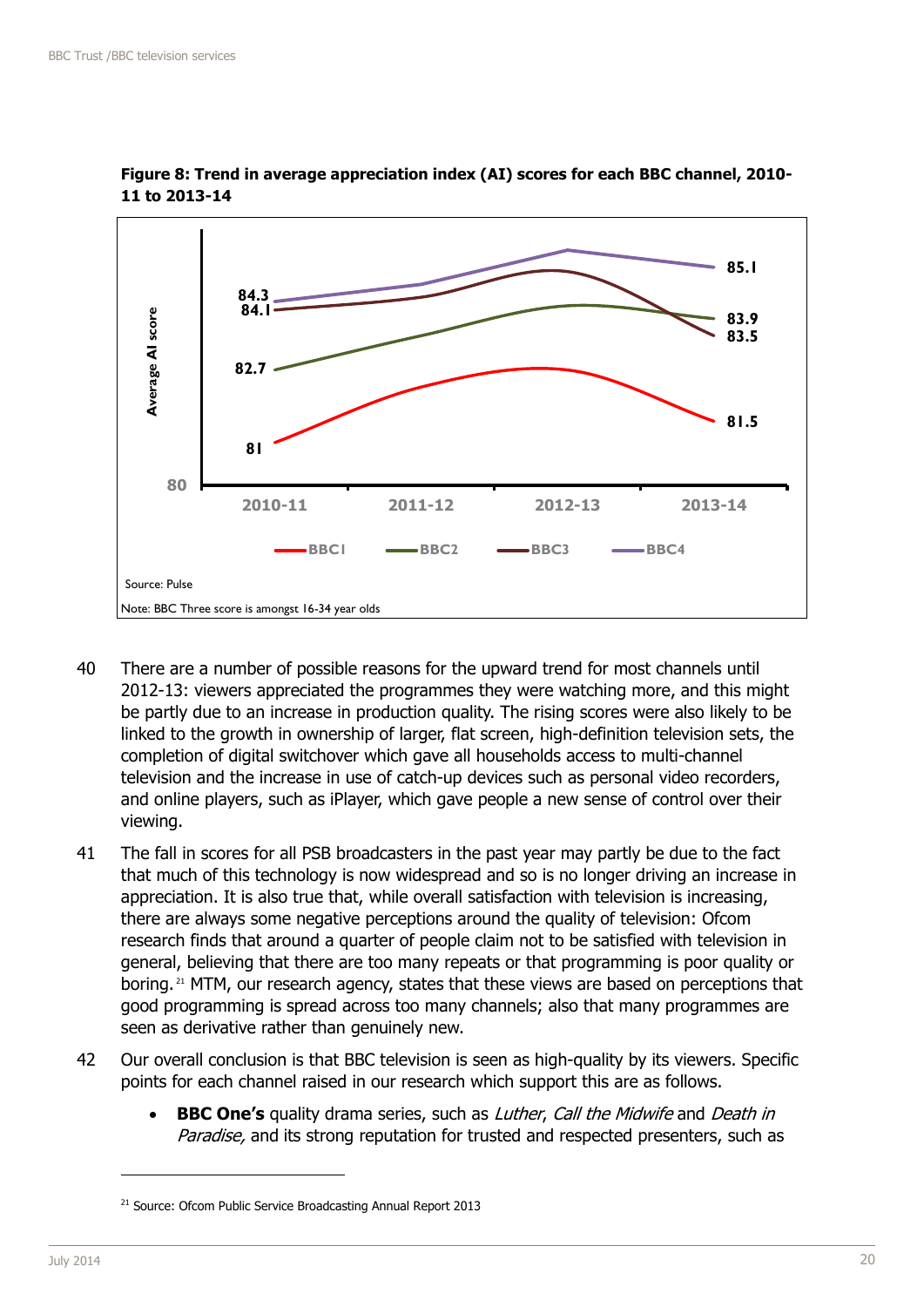David Attenborough, stood out in our qualitative research as drivers of high-quality perceptions. The lack of repeats in peak time is also widely appreciated and the channel is recognised for its engaging, high-quality and trusted coverage of big sporting and other events. Viewers' appreciation of BBC One daytime programming – which we identified as a priority in our last service review - has also grown in the past few years.

- Heavy viewers of **BBC Two** believe strongly in the quality of its programmes. BBC Two's average AI has risen more than any other channel in the past three years and it has attracted exceptionally high AI scores for programmes ranging from Peaky Blinders to Great British Bake Off. Its drama, factual and comedy output was highly rated in our research with programmes such as The Line of Duty and The Wrong Mans given as examples.
- Viewers' perceptions of the quality of **BBC Three** were more mixed: while its average AI score was very strong until last year, its programmes have very different types of appeal. Its acquired entertainment and comedy (such as *Family* Guy and American Dad) are popular and highly appreciated, while its less frequent documentaries are highly appreciated by those who watch them. However, some viewers associated BBC Three with repeats, particularly of some factual entertainment programmes, which impacted negatively on their perceptions of the channel's quality.
- **BBC Four** has the highest average AI of any BBC channel. Its viewers can be "fan-like" in their loyalty to the channel, with some respondents to our public consultation claiming that it is the "best" channel. The depth and expertise of its factual programmes and the very high-quality of its foreign-language dramas stood out in viewers' perceptions.

#### **All BBC channels have improved the originality of their programming**

- 43 The "creativity" purpose requires the BBC to be distinctive, to regularly include output that breaks new ground, develops fresh approaches, sets trends and takes creative risks. The BBC is the only publicly funded broadcaster in the UK and so carries a responsibility to be distinctive from commercial broadcasters.
- 44 The BBC has, for several years, had a corporate objective to focus on quality and distinctiveness. This was set in response to the findings from the Trust's annual monitoring of the BBC's performance in delivering its public purposes, which has shown a deficit each year in this area. The survey finds that audiences think it is important that the BBC offers "lots of fresh and new ideas", but they have never considered that it performs well enough in this respect.<sup>22</sup>

 $22$  Source: BBC Trust Purpose Remit survey, UK Report, winter 2012-13. This can be found at [http://downloads.bbc.co.uk/bbctrust/assets/files/pdf/review\\_report\\_research/ara2012\\_13/prs\\_reports/uk.pdf](http://downloads.bbc.co.uk/bbctrust/assets/files/pdf/review_report_research/ara2012_13/prs_reports/uk.pdf)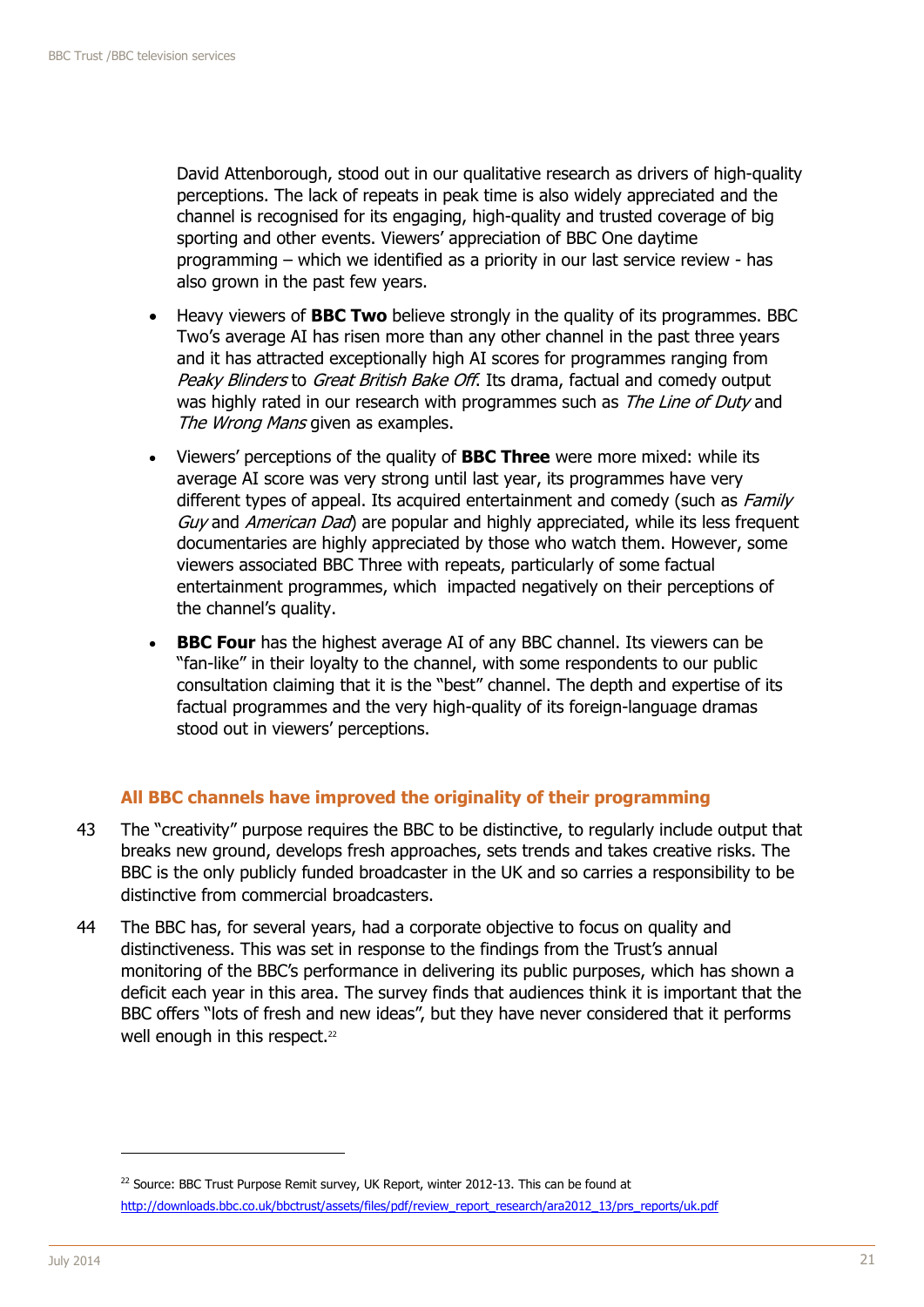- 45 At the conclusion of our last service review of BBC One, Two and Four, $^{23}$  we agreed that viewer perceptions of the BBC as distinctive would be a core part of our assessment of its progress in meeting the challenges identified at that time. BBC Television established an audience metric of "fresh and new" to measure viewers' perceptions of whether individual programmes are distinctive. Like AI scores, this can also be aggregated to give a sense of how well each BBC channel performs in this respect although, like AIs, the overall score is dependent on the genre mix of the channel.
- 46 Typically, drama series and one-offs, specialist factual and some big events attract the highest fresh and new scores. BBC One has more regular and long-running programmes, such as soaps, which tend to attract lower fresh and new scores; this, in part, explains BBC One's lower average score.
- 47 The average fresh and new scores for all BBC channels were rising until last year, when they fell for most channels (figure 9).



**Figure 9: Trend in average 'fresh and new' scores for each BBC channel, 2010-11 to 2013-14**

48 Despite last year's fall, the growth in these scores since 2010 has been impressive: BBC One's score rose from 27.3 to 34 in 2012-13. BBC Two's score has also risen by five points over three years. The scores demonstrate that viewers of programmes on these channels are finding them, on average, more distinctive.

 $23$  This review can be found on our website at

http://www.bbc.co.uk/bbctrust/our\_work/services/television/service\_reviews.html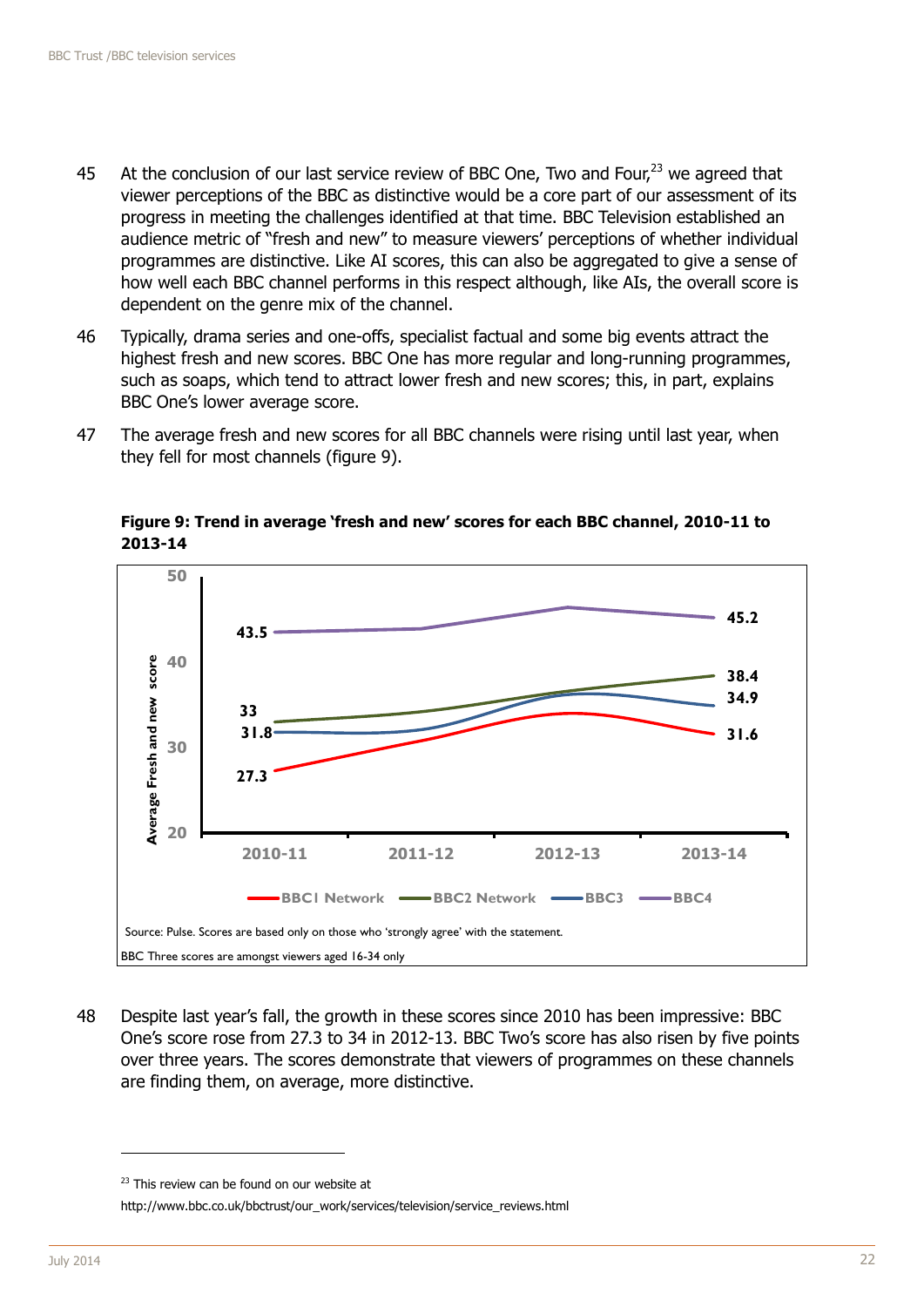- 49 Responses to our public consultation and from our audience research back this up, by showing that viewers think the BBC offers original content on all of its channels. Each BBC channel has a positive reputation for offering original programmes amongst its viewers.
	- Many **BBC One** viewers were positive about the originality of the channel. They cited a range of BBC One programmes as examples of originality, including *Sherlock*, The Village, The Voice (for younger viewers), Mrs Brown's Boys and natural history. Original daytime drama programmes, such as *Father Brown* and *Moving On*, were also mentioned. More recently, drama series Happy Valley has been perceived as highly distinctive (as well as very high quality) by its viewers.
	- **BBC Two** was recognised by its loyal viewers to offer something different to other channels with distinctive dramas such as *The Fall* or original comedies like *Twenty* Twelve mentioned.
	- **BBC Three** was seen amongst its heavier viewers to be strong in this respect, with comedies such as *Him and Her* or *Bad Education* and with its use of new talent in general.
	- **BBC Four** was seen as highly distinctive by its viewers in offering many types of programmes that other channels do not, including in-depth single-subject documentaries, more niche arts and culture and a mix of UK and foreign language drama.

#### **Viewers think that BBC television could still show more creative ambition**

- 50 Notwithstanding the achievements set out above, our research as well as public consultation responses and Audience Council advice, showed that some viewers think that BBC One is too reliant on familiar programmes and that it appears to "play safe" with programming and scheduling.
- 51 These opinions are more prevalent amongst lighter viewers and are of particular concern to us because BBC One reach (as with other channels) is falling, making it especially important to appeal to this group. We have examined the composition of the BBC One peak time schedule to see whether there is evidence that it can be too reliant on familiar programming.
- 52 Our analysis of BBC One's peak time schedule, after the 6-7pm news hour and before the 9pm watershed, bears out the perception of some viewers. In 2013-14, 63% of BBC One's airtime between 7pm and 9pm was accounted for by ten programmes (figure 10). This has been similar for some time: in 2010-11, it was 59%. These ten programmes are some of BBC One's most popular, in terms of average audiences and some are an important part of the channel's appeal to its lighter viewers (younger, less well off or BAME). However, they represent a considerable proportion of the schedule which has limited appeal for some viewers. 24

<sup>&</sup>lt;sup>24</sup> Note that our analysis was of the schedule in England. We are aware that the presence of opt-out programmes in BBC One peaktime in the devolved nations creates a different offer for viewers there.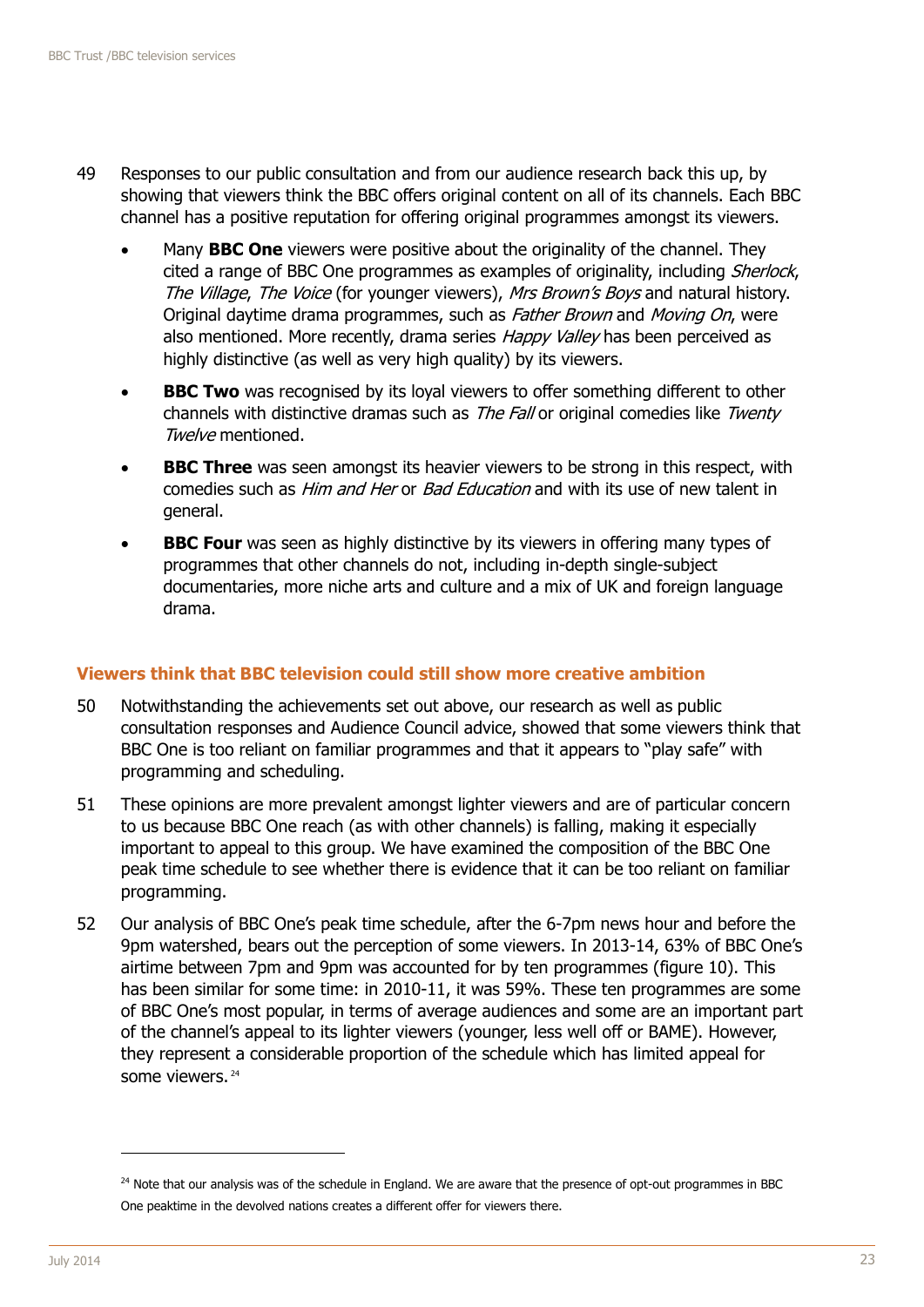| <b>Rank</b>    | <b>Programme</b>    | % airtime<br>$7-9pm$ | Launch year |
|----------------|---------------------|----------------------|-------------|
| 1              | The One Show        | 18%                  | 2007        |
| $\overline{2}$ | <b>EastEnders</b>   | 14%                  | 1985        |
| 3              | <b>Holby City</b>   | 7%                   | 1999        |
| 4              | The Voice UK        | 5%                   | 2012        |
| 5              | Countryfile         | 5%                   | 1988        |
| 6              | Waterloo Road       | 4%                   | 2006        |
| 7              | Antiques Roadshow   | 4%                   | 1979        |
| 8              | Panorama            | 2%                   | 1953        |
| 9              | Watchdog            | 2%                   | 1980        |
| 10             | A Question Of Sport | 2%                   | 1968        |

**Figure 10: Top BBC One programmes shown between 7pm and 9pm in 2013-14, by amount of airtime, with year of launch**

Source: BARB; Trust analysis

53 The pre-watershed peak time schedule on BBC One is also composed largely of programmes that are shown year-round, which leaves fewer opportunities for the introduction of new programmes. An illustration of one week's schedule from this point of view is shown below (figure 11).

#### **Figure 11: Example of BBC One peak time schedule in May/June 2014, showing yearround and other programmes**

| Time   | Sat                                    | Sun                  | Mon                                | Tues              | Wed             | <b>Thurs</b>                   | Fri                                  |
|--------|----------------------------------------|----------------------|------------------------------------|-------------------|-----------------|--------------------------------|--------------------------------------|
| 7.00pm | <b>Pointless</b><br><b>Celebrities</b> | Countryfile          | The One Show                       |                   |                 | Regional<br>current<br>affairs |                                      |
| 7.30pm |                                        |                      | <b>World War</b><br>One at<br>Home | <b>EastEnders</b> | The One<br>Show | <b>EastEnders</b>              | The One<br>Show                      |
| 8.00pm | <b>National</b><br>Lottery             | Antiques<br>Roadshow | <b>EastEnders</b>                  | <b>Holby City</b> | Watchdog        | The Food<br><b>Inspectors</b>  | <b>EastEnders</b>                    |
| 8.30pm | Casualty                               |                      | Panorama                           |                   |                 |                                | <b>Inspector</b><br>George<br>Gently |

Source: Radio Times (London region) for 31 May-6 June 2014

Key: Year round programmes are dark grey; regular programmes are light grey and frequently changing programmes are orange.

54 The frequency of these programmes and their longevity - only one of the top ten programmes listed in figure 10 was introduced in the past five years - leaves less room for the introduction of new titles before the 9pm watershed. However, in April 2014, the BBC announced it was ending the long-running BBC One drama Waterloo Road in 2015. This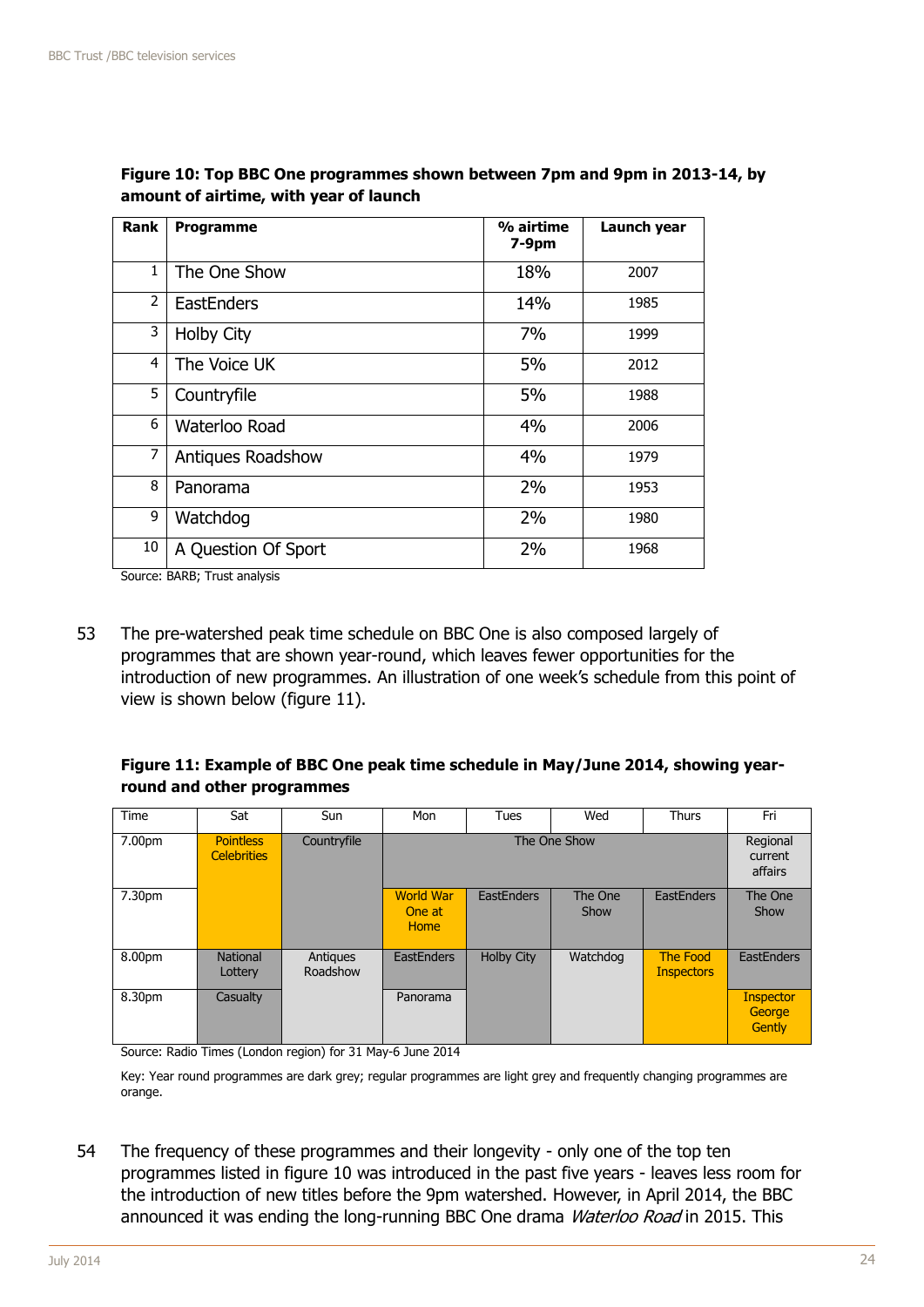represents a good opportunity for increasing the range and variety of BBC One's peaktime schedule and addressing viewers' concerns in this respect.

- 55 BBC One's output after 9pm has a much higher proportion of new programmes. They include drama, factual series and one-offs, together with some popular returning drama, factual series and some entertainment and comedy as well as special events. These programmes included some highly successful and original titles and often gain strong AI and "fresh and new" scores from their viewers.
- 56 However, analysis of performance of 9pm programming on BBC One suggests that there are still opportunities for greater innovation in factual programming and some refreshment of entertainment programmes.
- 57 The Trust has previously been concerned that BBC One's peak time drama lacked range and ambition, and it set the Director-General a priority to improve this in 2013. Our analysis of new dramas over the past year shows that range and variety is now quite wide, and there have been some recent successes which represent the best British drama on offer. This supports BBC television's recognition that BBC One can successfully offer 'edgier' or more challenging dramas to large audiences.
- 58 The BBC Executive has set investment in high-quality British drama as an editorial priority for the next three years, and the Trust has retained BBC One drama as a priority for the Director-General in 2014. We will report our assessment of progress against this and other agreed priorities in the BBC Annual Report.
- 59 Many in the television industry told us that they felt the BBC could show greater willingness to take creative risks in peaktime on its channels. In its submission to the Culture, Media and Sport committee review of the BBC, ITV stated: "The licence fee gives the BBC the ability and responsibility to innovate constantly in ways that the commercial market finds far more challenging." This view was echoed by the VLV viewers group.

#### **The BBC's arts and music programming meets most viewers' expectations**

- 60 BBC One, Two and Four are the main providers of arts and music programming, and all BBC channels exceed the minimum requirements set out in their service licences for arts and music each year. The volume of output has remained similar between 2010-11 and 2013-14, although some programming has moved from BBC Two to BBC Four.
- 61 Viewing of arts and music on BBC television has been fairly steady, with a weekly reach of 4.4 million viewers.
- 62 Our qualitative research showed positive perceptions of the BBC's arts output.
	- **BBC** One was seen by viewers as good at bringing arts and culture to a mainstream audience. It does this via its *Imagine* strand and also special events coverage, including the first and last nights of the BBC Proms. *Imagine*, which is shown out of peak time, had an average audience of 0.6 million in 2013-14, slightly down from 0.7 million in 2010/11.
	- **BBC Two** was seen by viewers to offer good arts and music programming including credible and entertaining music with Jools Holland. The Culture Show was seen by its viewers to cover a good range of topics. And BBC Two's coverage of major music events including the Proms and Glastonbury, was appreciated.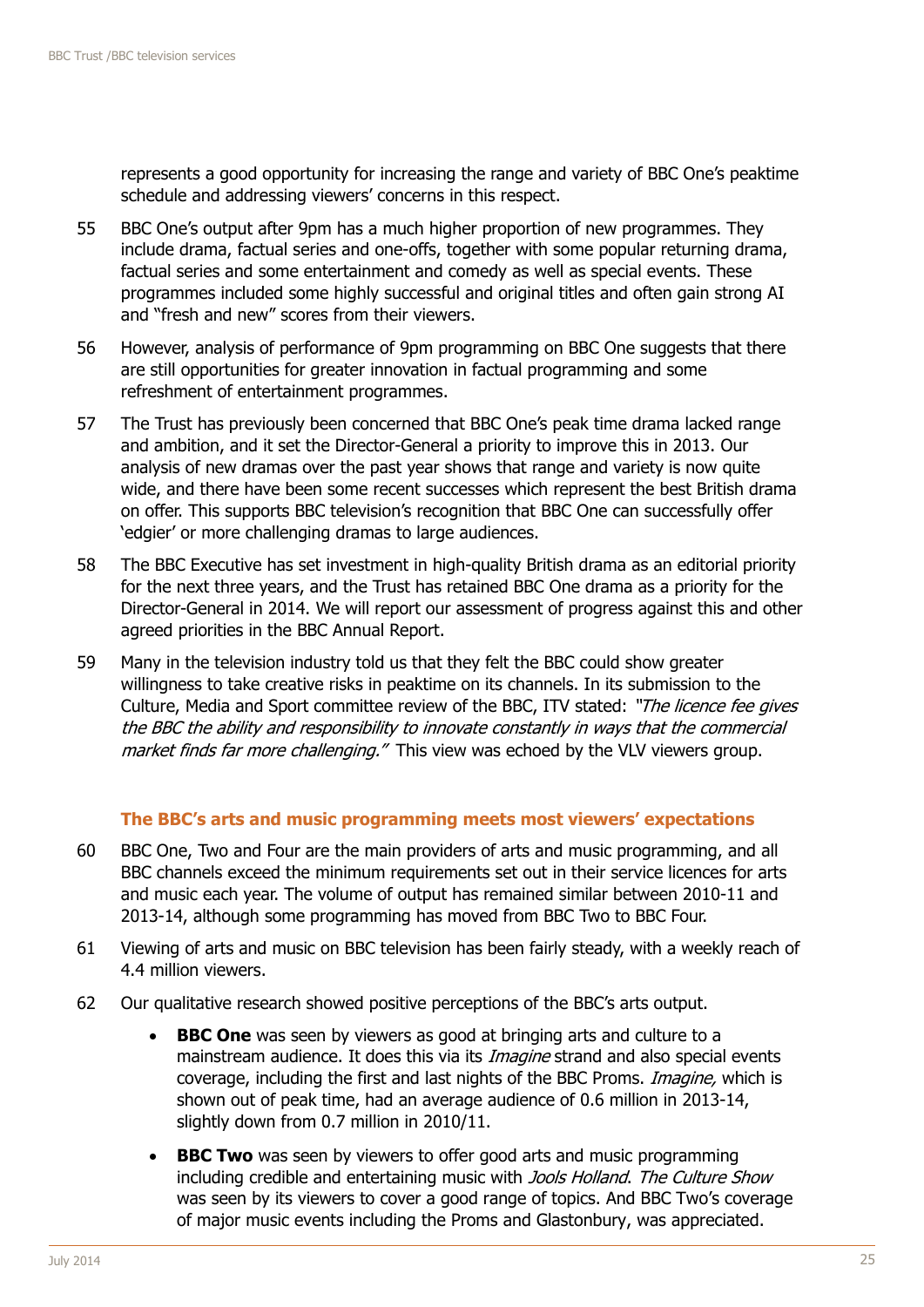- Although it offers over 30 hours each year of arts and music, including some innovative live events, **BBC Three** did not have a strong reputation amongst its viewers for arts and culture beyond its coverage of music festivals.
- **BBC Four** has a very strong reputation, particularly for its music documentaries. Its scheduling of these regularly on Friday nights has clearly helped it grow a following in this area. Its documentaries are highly appreciated for their depth and focus on single artists and genres. BBC Four also now shows the most coverage of the BBC Proms.
- 63 The BBC has committed to an increase in volume and prominence of arts output on television and other services. These initiatives should improve further the BBC's ability to promote its public purpose commitments in this area.

#### **BBC television has a strong reputation for offering high-quality sports coverage free to air, particularly of big events**

- 64 BBC television offers a range of sports free to air, including some major events. These can attract some of the biggest audiences of any type of programme: in 2012, the London Olympics opening and closing ceremonies had audiences of over 24 million, and an England match in the Euro 2012 tournament brought over 20 million viewers to BBC One.
- 65 In our qualitative research, we found that viewers believe strongly that the BBC has an important role to play in making some sports events available free to air. Clearly, viewers feel most passionate about the sports and events they are most interested in, with strong views expressed about the BBC's retention or loss of particular sports rights.
- 66 Viewers taking part in our research also clearly appreciated the quality of the BBC's coverage, including the expertise of presenters and the quality of production. The BBC's regular audience survey data shows that BBC Sport achieves high general impression scores compared with other sports broadcasters.<sup>25</sup>
- 67 In addition, the BBC's ability to bring viewers together to enjoy the very biggest events, such as the London 2012 Olympics, is highly valued. The BBC recorded some of its highest ever appreciation scores around the time of this coverage and it is a vital part of the BBC's value to many people.

#### **BBC television plays an important role in nurturing and supporting UK talent, although audiences would like it to do more in some areas**

- 68 BBC television has a major role within the UK creative industries for developing on and off screen talent.
- 69 On-air, the use of trusted presenters is an important part of each channel's ability to inform and educate viewers. BBC One's use of respected presenters is core to its reputation for high-quality programmes, and BBC Two, Three and Four are each recognised by their viewers for finding new, engaging and expert presenters.

<sup>&</sup>lt;sup>25</sup> Source: BBC Competitive Brand Tracker 2013-14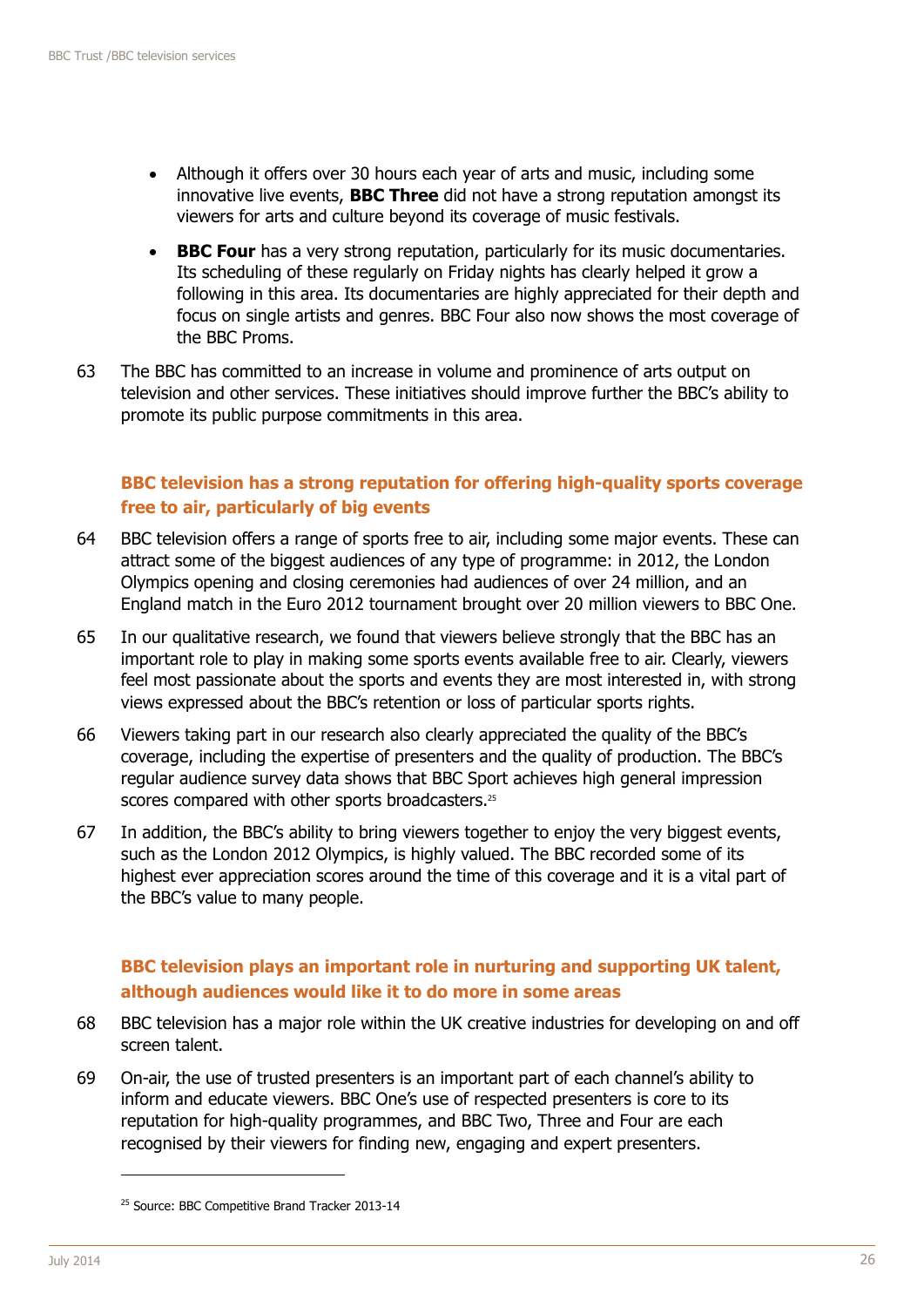70 The only issue from some viewers taking part in our research was whether, on BBC One in peak time, there was more scope to use new presenters and also a sense that some newer faces had come from commercial channels, rather than having been developed by the BBC. We note the BBC's public purpose obligation to develop, rather than buy-in, presenting talent where it can. The Trust is carrying out a study of how the BBC recruits and develops talent in 2014 which should provide further insight in this area.<sup>26</sup>

#### **Promoting education and learning**

71 BBC Two is required to make a very important contribution to the promotion of the BBC's education and learning purpose. The other three channels are all required to make an important contribution to this purpose.

#### **The four BBC channels play different, but positive, roles in promoting education and learning amongst their viewers**

- 72 All BBC television channels offer a very large amount of factual television, in terms of the number of hours of programming. They offer a range of types of programming, from high-cost landmark series and single documentaries to much lower cost, long-running factual entertainment formats.
- 73 We found that the BBC channels are perceived by viewers to perform strongly in delivering this purpose.
	- **BBC Two** has the main commitments to delivering this purpose and does so via a core of factual programming across the schedule. Heavier BBC Two viewers understand and appreciate how it differs from BBC One's factual offer by presenting more depth and challenge in its treatment of subjects. They also recognise that it uses different, expert presenters, such as Brian Cox and Simon Schama. The fact that BBC Two regularly schedules its documentaries at the heart of peak time – 9pm – is appreciated too.
	- Viewers also recognise that many other types of programme on BBC Two offer them education and learning – from panel and quiz shows like University Challenge and  $QI$ to entertainment such as Hairy Bikers or Masterchef Professionals.
	- The only area where viewers considered that BBC Two might offer something more is in its treatment of challenging contemporary issues. Channel 4's Benefits Street was cited in the research as a compelling way to cover challenging issues. Our analysis of performance data shows that BBC Two's factual programming has much stronger appeal amongst older and higher income viewers.
	- **BBC One** is seen to offer education and learning across a wide range of its programmes, including The One Show, Countryfile, Masterchef, Bargain Hunt and even dramas such as *Call The Midwife*. In factual output, BBC One's use of respected presenters, such as David Attenborough, plays a large part in the

<sup>&</sup>lt;sup>26</sup> This review will be published on the Trust website when completed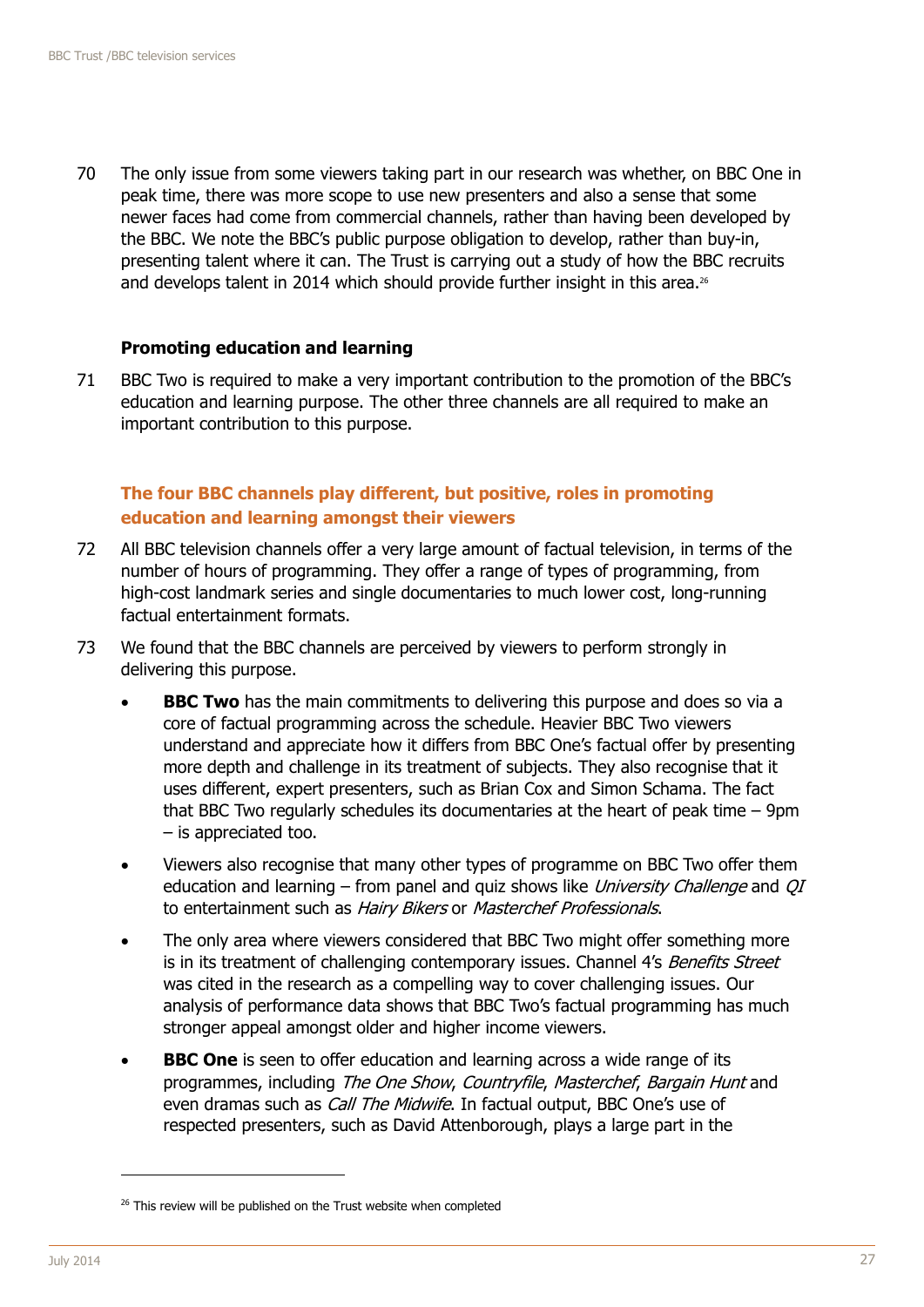perceived quality of the programming. Many factual programmes are also valued as good for shared and family viewing.

- There is some evidence that reach and appreciation of factual programming on BBC One have fallen in recent years, and our review of the range of factual output at the heart of BBC One peak time suggests there is room for some newer specialist factual output. As a more detailed point, some viewers responding to our consultation said they would like more use of experts to present factual output.
- **BBC Three's** factual and current affairs output, such as *Tough Young Teachers* and Stacey Dooley Investigates, was highly valued by viewers for its ability to tackle a good range of tough subjects in engaging ways. For heavier viewers, this output made BBC Three very distinctive from other channels aimed at young people.
- **BBC Four's** factual output is very highly appreciated by its viewers. Viewers compare it with BBC Radio 4 for its wide range of specialist topics, its use of experts and its willingness to make programmes about unexpected topics.

#### **Representing the UK, its nations, regions and communities**

74 BBC One and Two are required to make an important contribution to the nations, regions and communities purpose, with BBC Three and Four required to play some part in promoting it.

#### **There are persistent variations in the performance of BBC television across the UK**

75 By nation, BBC television's reach has long been highest in Wales and lowest in Northern Ireland. Within England, BBC reach is lowest in London. Some differences between nations and regions are linked to the demographic profile (such as age and socioeconomic make-up). For example, reach is lowest in London and this is likely to be linked to its population being younger and more likely to have a BAME background than in other parts of the UK. (figure 12).

| Weekly reach by nation                |      |
|---------------------------------------|------|
| Wales                                 | 85%  |
| Scotland                              | 81%  |
| England                               | 80%  |
| N Ireland                             | 79%  |
| <b>Weekly Reach by English region</b> |      |
| South West                            | 84.5 |
| South East                            | 83.3 |

#### **Figure 12: Comparison of BBC television reach, by nation and English region, 2013-14**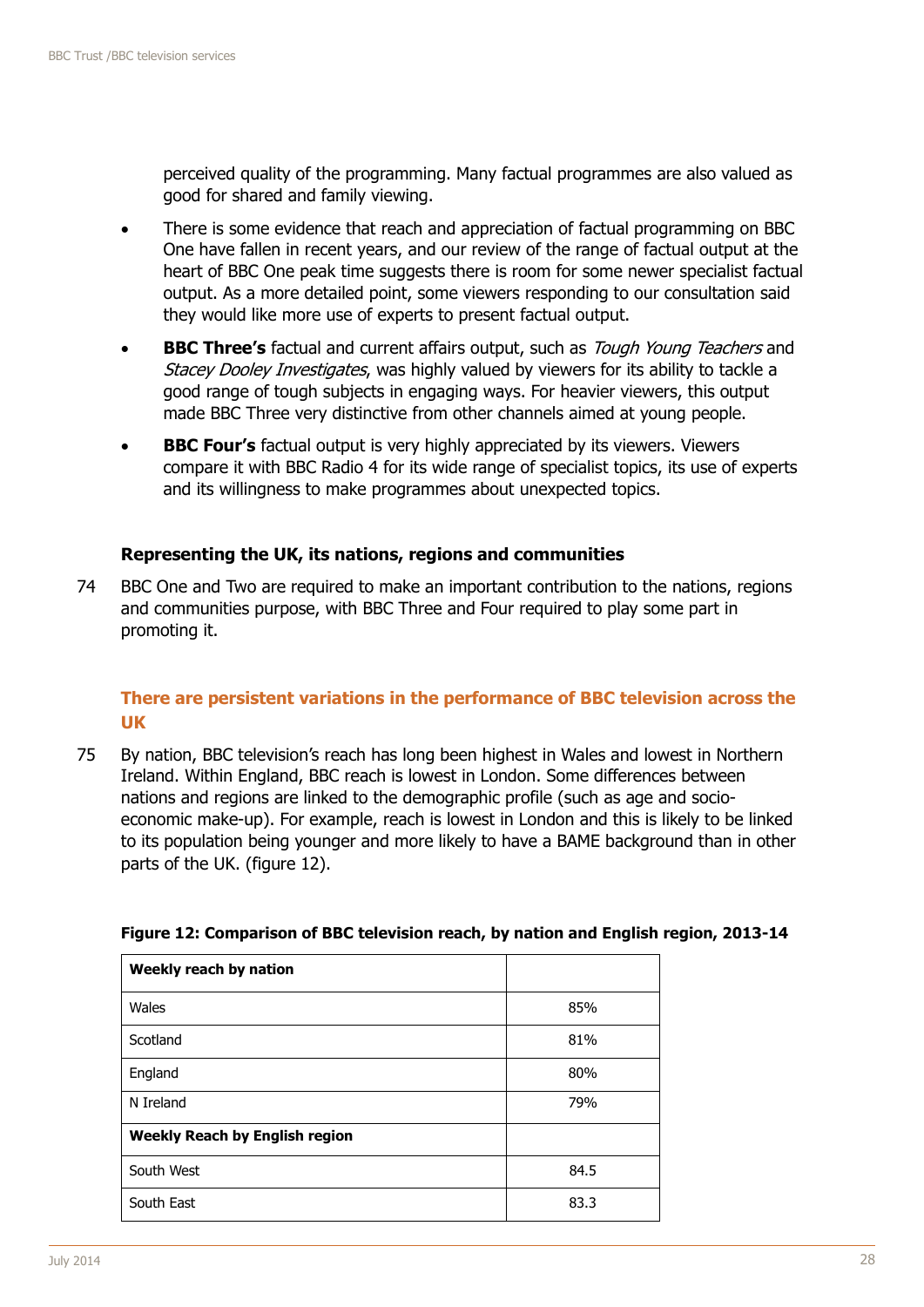| North                | 82.1 |
|----------------------|------|
| West                 | 81.9 |
| East                 | 81.9 |
| North East           | 81.7 |
| South                | 81.3 |
| North West           | 81.0 |
| <b>Midlands East</b> | 80.4 |
| Midlands West        | 79.3 |
| London               | 76.5 |

Source: BARB

- 76 In parallel with the overall decline in BBC television's reach since 2010-11, reach fell in all the devolved nations and English regions. The most marked falls were in the West of England (a fall of nearly five percentage points), the North East and Midlands West and Midlands East (all around four percentage points).
- 77 There are also variations in approval of the BBC across the UK, with perceptions generally being worse in nations and regions furthest from London and the South East of England. For this review, we have considered audience views according to whether people feel that their nation or region is portrayed well on BBC television, as this has been a long-standing deficit in terms of the BBC's overall delivery of the public purposes.
- 78 Headline audience views of BBC television in this respect are positive: programmes such as Countryfile, The One Show and The Voice help ensure that BBC One regularly shows people and places from across the UK. There was also some awareness that the BBC makes programming across the UK, with viewers in Wales aware of the drama being produced there.
- 79 We have also found that the opt-out programmes made in and for viewers in the devolved nations in particular have a positive impact on the performance of BBC One and Two in terms of audience share. The Trust's Audience Councils advise that these programmes are highly valued alongside the channels' pan-UK (network) output.
- 80 However, with reduced budgets across all parts of BBC television, the range of opt-out programming has reduced in some nations and this has left an appetite for more nationspecific output in some genres, such as drama and comedy in Wales.
- 81 A more detailed discussion of portrayal in our audience research and by the Audience Councils revealed a desire for more positive and authentic portrayal of the devolved nations and some English regions as part of network output. From previous research, we know that the quality of portrayal of particular nations and regions is more important to viewers than the absolute quantity of it. For example, the use of national stereotypes or inaccurate portrayal can cause much damage to perceptions of the BBC.
- 82 There is evidence of better awareness within BBC Television of the need and value of a 'sense of place' and accurate portrayal within a range of programming, and we encourage this focus to be maintained.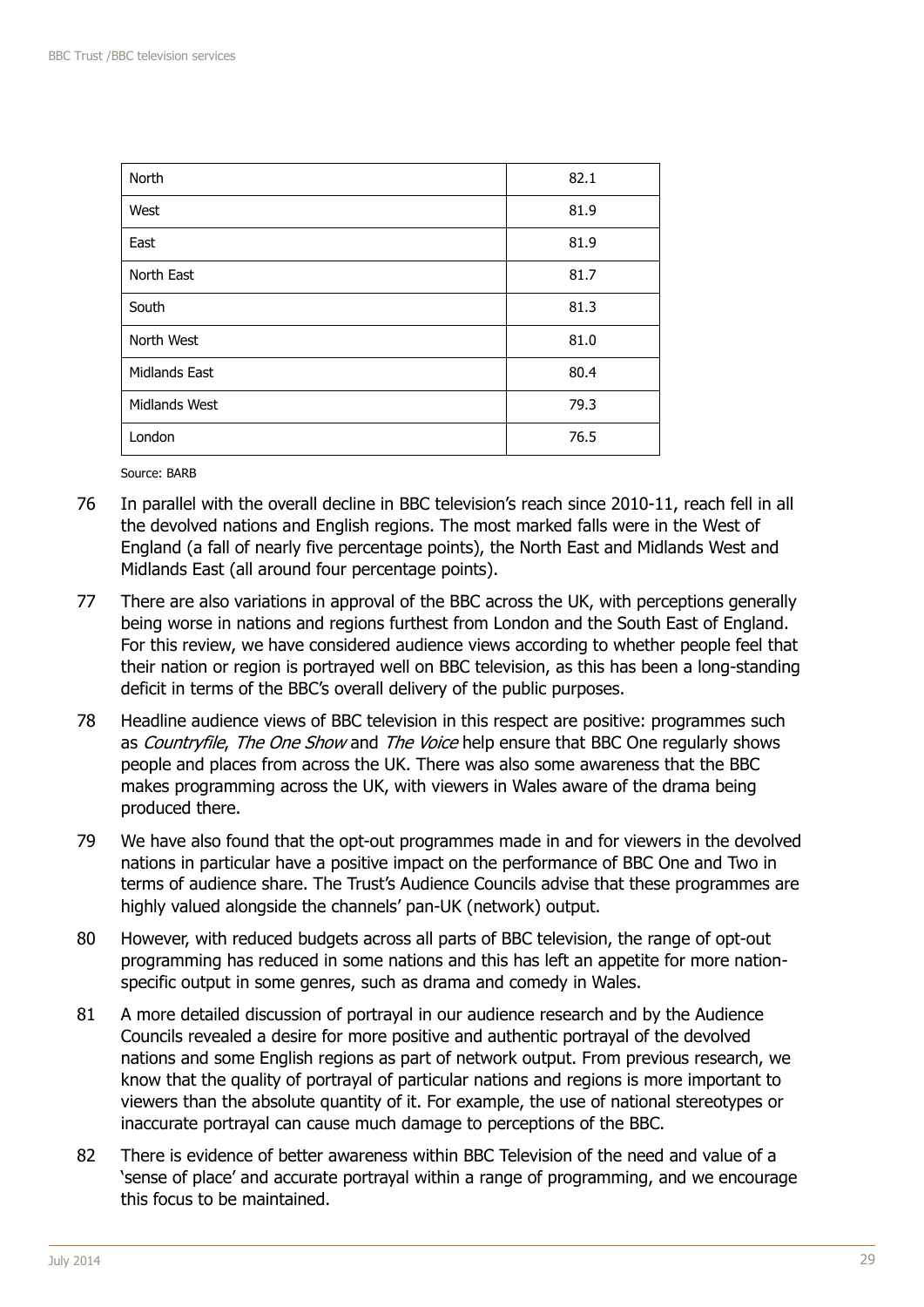#### **The BBC offers religious programming on BBC One and Two, and performance has been fairly steady**

- 83 BBC One and Two share a service licence condition to offer a minimum of 110 hours of religious output each year which they exceed by a good margin.
- 84 Religious programming attracts an average of 3.1 million viewers each week, which is just a little lower than the level in 2010/11. BBC One broadcasts the majority of this output, with *Songs of Praise* drawing an average audience of 1.5 million in 2013/14.

#### **Viewers believe that BBC Three reflects and explores the diversity of UK society better than other BBC channels**

- 85 We considered how BBC television performs amongst BAME viewers in chapter 2 of this report and concluded that there were some challenges, which the BBC aims to address.
- 86 In our qualitative research, BBC Three was seen as the BBC channel that best represents and serves a wide range of groups in contemporary society, in terms of ethnicity, religion, and sexuality across a range of its programmes from documentaries to entertainment. BBC One and BBC Two were seen by some viewers to under-represent people from BAME backgrounds.
- 87 In this review, we have not had data to allow us to assess the on-screen diversity of each BBC channel. The Trust thinks it important, however, that the BBC serves all audiences and believes that on-screen representation plays a significant part in this.

#### **Bringing the UK to the world and the world to the UK**

88 BBC Four is required to make a very important contribution to the promotion of this purpose, while BBC Two should make an important contribution and BBC One and BBC Three play some part in this. Promotion of this purpose is often through news and current affairs output, which is not covered in this review, so we have focused here on the role of other genres.

#### **BBC channels play different and positive roles in delivering this public purpose**

- 89 BBC One is seen by viewers to deliver this purpose through a wide range of output, including natural history, and drama, and also through its coverage of major sports events from across the world.
- 90 BBC Two is also seen as having a good impact in this area. In its response to our public consultation, the International Broadcasting Trust - which lobbies for television, radio and online to work to raise public interest in the developing world - noted BBC Two's introduction of new formats, such as *Toughest Place to be...* and *Welcome to...* as successful ways to deliver this purpose.
- 91 BBC Four is highly rated by its viewers for promoting this public purpose with high awareness of foreign-language dramas and documentaries, such as the *Storyville* strand.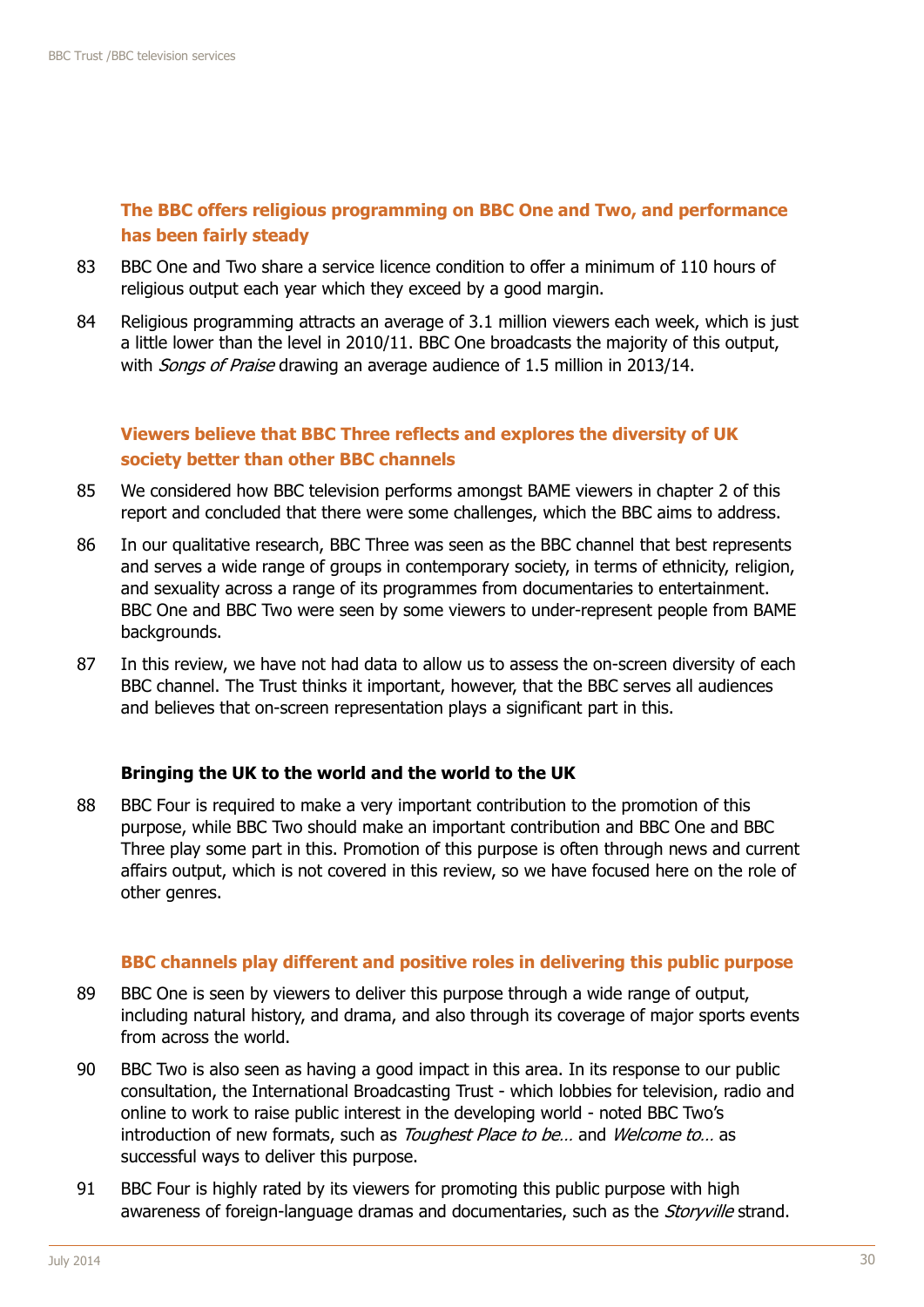#### **We have approved a change to BBC Four's service licence regarding its output of foreign-language films**

One of BBC Four's original commitments at the time of its approval by the government, was that world cinema would be available free to air on it. This was incorporated into the BBC Four service licence as a commitment to offer international and foreign-language feature films with a minimum condition that it should premiere at least 20 international films each year.

The channel has complied with this commitment. In recent years, however, it has found that foreign-language drama series are more popular amongst audiences – in terms of numbers of viewers and audience appreciation of them – than films. While it wishes to continue showing some feature films, it applied to the Trust to remove the minimum condition to premiere 20 films so that it could have the flexibility to invest in more series and fewer films if this would improve the offer for viewers.

The Trust will remove BBC Four's minimum condition to premiere 20 films each year. This takes effect for 2014/15.

The Trust expects BBC Four to continue to show a good number of foreign-language films and it retains a commitment to do so in its service licence. The Trust has also asked that BBC Four commit to showing a range of foreign-language drama, in terms of genre and style.

#### **Emerging communications**

92 All BBC channels are required, in delivering their other public purposes, to promote emerging communications. BBC Three also has some particular commitments to use digital platforms and build an interactive relationship with its viewers and we have focussed on BBC Three in our assessment.

#### **While it has offered some online initiatives, viewers do not associate BBC Three strongly with digital innovation**

- 93 BBC Three's remit states that it should "use the full range of digital platforms to deliver its content and to build an interactive relationship with its audience". It has further commitments as part of its key characteristics to "encourage innovation within the BBC by experimenting with new digital technologies and a significant proportion of the channel's output should have interactive support. It should exploit digital platforms such as the internet, mobile devices and interactive TV, making a significant investment in exploring new forms of content and in giving its audiences more control over how, when and where they access and interact with the content."
- 94 BBC Three has experimented with the online premiere of programming and with initiatives such as showcases for new directors, online comedy pilots and some short-form content. It also uses a range of social media platforms to interact with viewers and has had some success with this. However, our research showed that audience awareness of any innovation or experimentation by BBC Three online, beyond iPlayer, was low.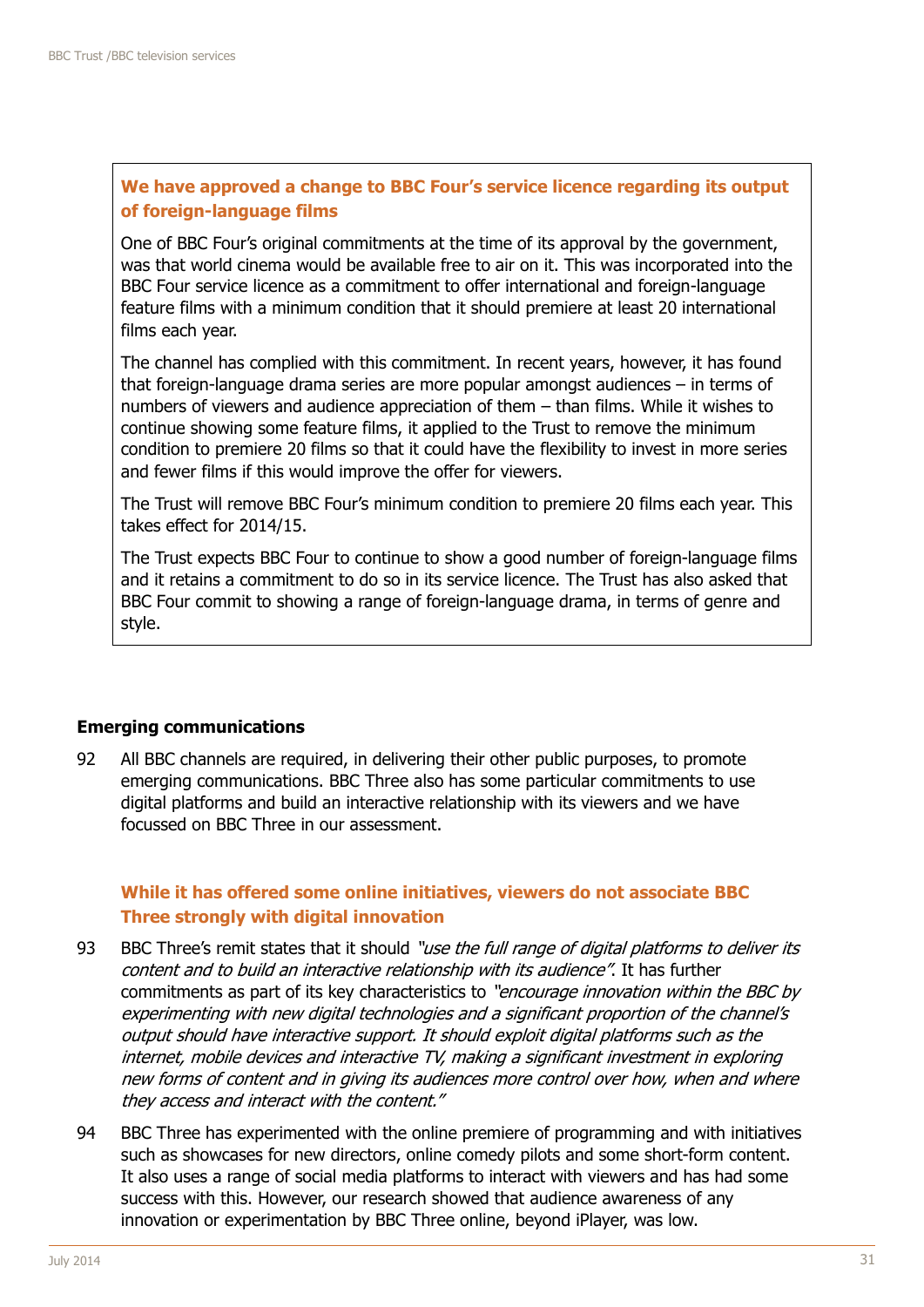95 The BBC Executive is developing a proposal to close BBC Three as a linear television channel and offer it online. The Trust will assess this proposal later in 2014. Depending on the outcome of this process, BBC Three's role in delivering this public purpose in the future may change considerably.

#### **Action 2: BBC Television should further increase the distinctiveness of its offer**

BBC television has made progress over the past few years in terms of the greater perceived originality of programming on all channels.

However, some viewers do not find BBC One sufficiently distinctive in some important ways and we believe it is possible to continue to serve loyal audiences well while taking more creative risks in programming and scheduling choices.

We are asking for a report from BBC Television, explaining the strategy it will pursue to increase the distinctiveness of its services in order to meet its public purpose obligations fully and address audience concerns in this area. The strategy should give a broad account of how greater creative risks can be taken with programming and/or scheduling with a focus on BBC One.

**Timing: we wish to receive this report within six months of this review concluding. After 12 months, we will use a mix of quantitative and qualitative audience data and other evidence to assess the BBC's success in addressing audience concerns in this area and we will publish our assessment in the BBC's Annual Report.**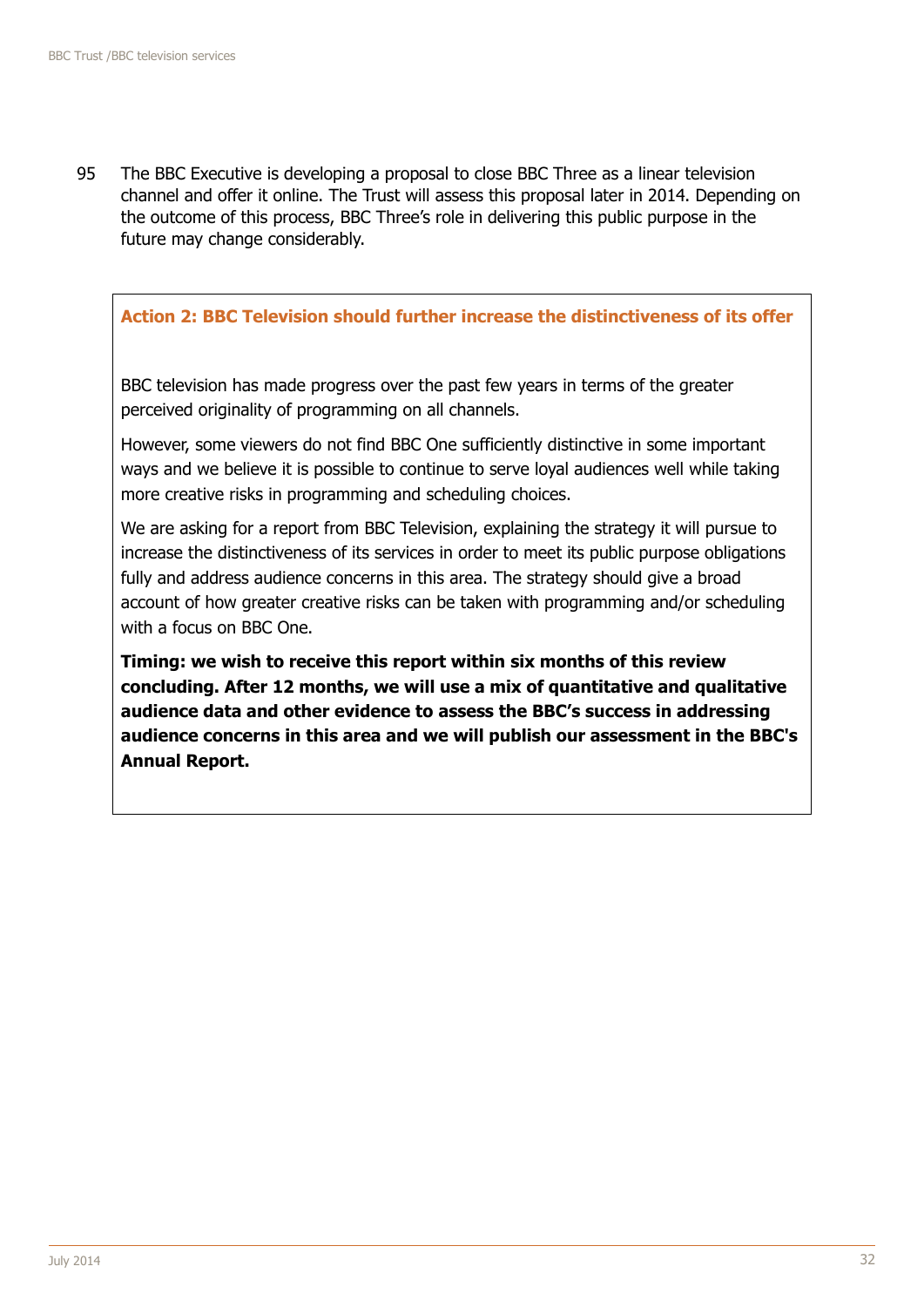## <span id="page-33-0"></span>**4: Maintaining performance**

In this section we assess BBC Television's ability to maintain current performance with its current funding.

**BBC Television plays a key role in the BBC's overall savings plans and has cut some areas of spending**

- 96 The BBC licence fee has been fixed at £145.50 per year since 2010 and will remain at this level until 2017. As part of its 2010 funding settlement, the BBC took on a set of new funding responsibilities which will total  $£1.2$  billion over four years. This required the BBC to identify savings of £700 million per year by 2016-17. The plan for how it would do this was called Delivering Quality First (or "DQF") and was agreed with the Trust in May 2012.
- 97 BBC Television accounts for nearly two thirds of the BBC's public service spending<sup>27</sup> and so plays a central role in ensuring the BBC can meet its budget. It is due to deliver annual savings of £250 million by 2016-17.
- 98 Alongside a need to find efficiencies (entailing doing the same for less money), a series of cuts were agreed for BBC television to help it meet the savings target. In general terms, these aimed to protect funding for the most watched, peak time output on BBC One and Two and to make cuts in off-peak areas and to BBC Three and Four.
- 99 The key points agreed were as follows. 28
	- **BBC One** funding would fall by around 3% by 2016-17. Funding of BBC One peak time was protected, with investment levels and hours of programming remaining broadly similar. The exception was entertainment, where funding was cut. Funding for entertainment and factual programming after 10.35pm is also cut. From January 2013, children's programmes were removed from BBC One in the afternoons.
	- **BBC Two** funding would fall by nearly 6% by 2016-17. Changes to BBC Two included a reduction of investment in arts and music programming and a transfer of some of this programming to BBC Four. There was also a reduction of funding for comedy panel shows and acquisitions. Children's programming was moved from weekday mornings and, in addition, BBC Two's original daytime programmes were moved to BBC One, with BBC Two's afternoon schedule now consisting largely of repeats.

<sup>&</sup>lt;sup>27</sup> Source: BBC Annual Report, 2013/14. BBC 1, 2, 3, 4 account for £1.7 billion out of the total £2.5 billion UK public service content spend.

<sup>&</sup>lt;sup>28</sup> These figures were set out in the Trust's final approval of the DQF plan in May 2012. This can be found at http://www.bbc.co.uk/bbctrust/our\_work/strategy/delivering\_quality\_first.html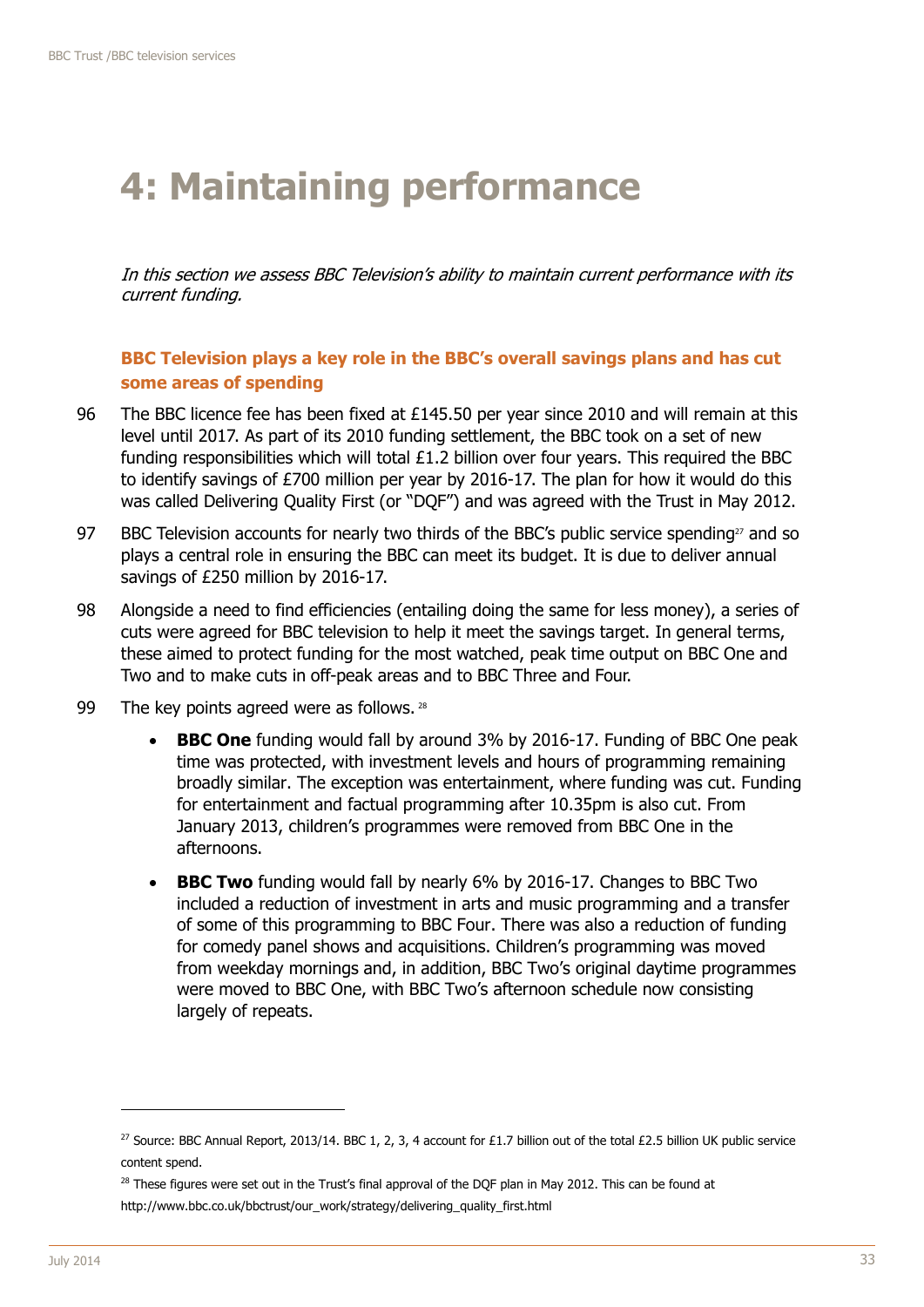- **BBC Three** funding would fall by over 9% by 2016-17. Funding for BBC Three drama was reduced to one original series each year. Funding for factual and entertainment programmes before 9pm was also cut.
- **BBC Four** funding would also fall by 9% by 2016-17. BBC Four no longer shows any original drama and has reduced its entertainment offer to one series each year. In the current year, 2014-15, there are reductions in funding for documentaries and the channel will no longer show history or business programmes. More investment is going into BBC Four's arts programmes, in part due to the transfer of some of this output from BBC Two.

#### **The cuts are now apparent in each channel's spending**

- 100 Spending on programming by each of the BBC television channels from 2010-11 to 2013- 14 is set out in figure 13. Alongside efficiency savings being made, some of the cuts agreed as part of the DQF plan began to show in the outturns for 2013-14:
	- BBC One spent £9m less on acquisitions in 2013-14, and its level of other programming spend fell due to the lack in major sports events in 2013 and the removal of children's programming from weekday afternoons;
	- BBC Two's original programme spending reduced in 2013-14 while its spending on repeats rose due to the changes to its daytime programming;
	- BBC Three's original content spending reduced from £60 million to £51 million mainly due to the cuts to its drama.

|                |                                         | 2010-11        | 2011-12     | 2012-13     | 2013-14        |
|----------------|-----------------------------------------|----------------|-------------|-------------|----------------|
|                |                                         | (£ million)    | (£ million) | (£ million) | (£ million)    |
| <b>BBC One</b> | Originations from BBC television        | 457            | 466         | 445         | 472            |
| Note 1         | Other originations (eg. news,<br>sport) | 599            | 501         | 611         | 493            |
|                | Acquisitions, repeats                   | 58             | 58          | 58          | 49             |
| Note 2         | Programme-related costs                 | 16             | 16          | 16          | 15             |
|                | <b>Total content spend</b>              | 1,130          | 1,041       | 1,130       | 1,029          |
| <b>BBC Two</b> | Originations from BBC television        | 202            | 202         | 201         | 187            |
| Note 1         | Other originations (eg. news,<br>sport) | 186            | 183         | 180         | 186            |
|                | Acquisitions, repeats                   | 31             | 31          | 23          | 27             |
| Note 2         | Programme-related costs                 | $\overline{2}$ | 1           | 1           | $\overline{2}$ |
|                | <b>Total content spend</b>              | 421            | 417         | 405         | 402            |

**Figure 13: Change in spending on each channel, 2010-11 to 2013-14**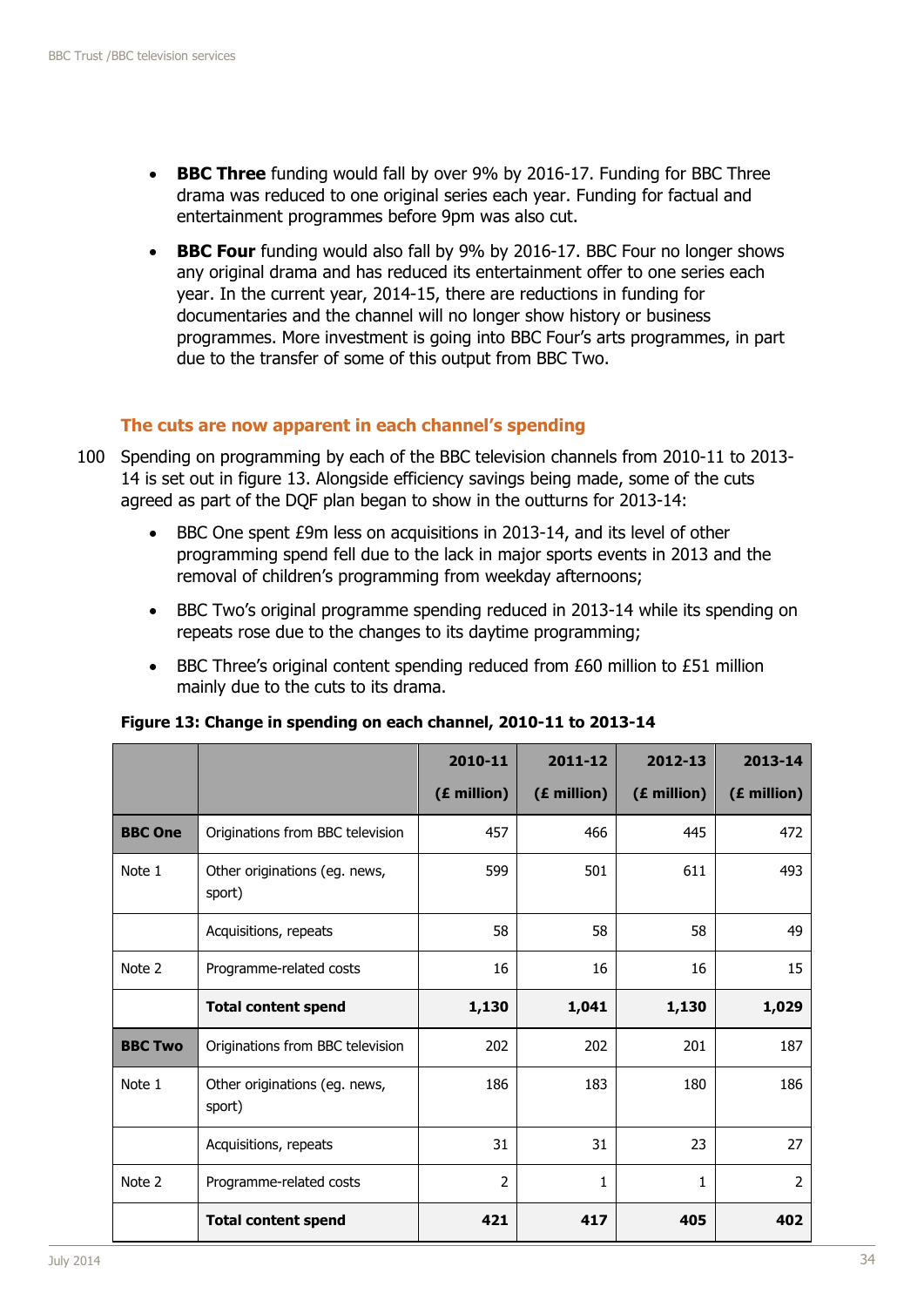| <b>BBC</b><br><b>Three</b> | Originations from BBC television        | 60 | 59                           | 60 | 51 |
|----------------------------|-----------------------------------------|----|------------------------------|----|----|
| Note 1                     | Other originations (eg. news,<br>sport) | 17 | 17                           | 23 | 22 |
|                            | Acquisitions, repeats                   | 6  | 8                            | 7  | 8  |
| Note 2                     | Programme-related costs                 | 1  | $\qquad \qquad \blacksquare$ |    |    |
|                            | <b>Total content spend</b>              | 84 | 84                           | 90 | 81 |
| <b>BBC Four</b>            | Originations from BBC television        | 35 | 33                           | 33 | 32 |
| Note 1                     | Other originations (eg. news,<br>sport) | 10 | 13                           | 13 | 14 |
|                            | Acquisitions, repeats                   | 3  | 3                            | 3  | 3  |
| Note 2                     | Programme-related costs                 | 1  | 1                            | 1  | 1  |
|                            | <b>Total content spend</b>              | 49 | 50                           | 50 | 50 |

Source: BBC Television

Note 1: This is expenditure on programmes that are broadcast on the channel but the budgets are held by divisions other than BBC Television, such as News, Sport, and Nations and Regions opt-out programmes

Note 2: This covers other costs directly related to programme making including programme development

#### **So far, the impact of spending cuts on audiences has been minimised**

- 101 By the end of 2013-14, BBC Television had made over half of the required savings through efficiencies and budget cuts. The impact on audiences, in terms of channels' reach, quality perceptions and time spent, was within forecast levels in most areas. There were two main exceptions to this.
	- The introduction of archive programming on BBC Two daytime initially resulted in lower viewing figures than expected, although performance has since improved.
	- BBC Three's reach to younger audiences and their quality perceptions of the channel have been below forecast levels. BBC Management attributes this primarily to external factors, such as increased competition from other broadcasters for young viewers and a shift in the viewing behaviour of young people as well as to schedule changes and some under-performing programmes. The impact of scope cuts on performance, especially as BBC Three had the highest proportionate cut of any TV channel has not been ruled out.
- 102 The Trust supported the decision to focus investment in peak time programming and to cut off-peak slots and reduce the range of genres on BBC Three and BBC Four. However, we agree with BBC Television that this strategy has begun to affect some of the "pipelines", which allow greater experimentation with new programming and enable some new programmes to grow in popularity off-peak or on BBC Three or Four before becoming bigger hits.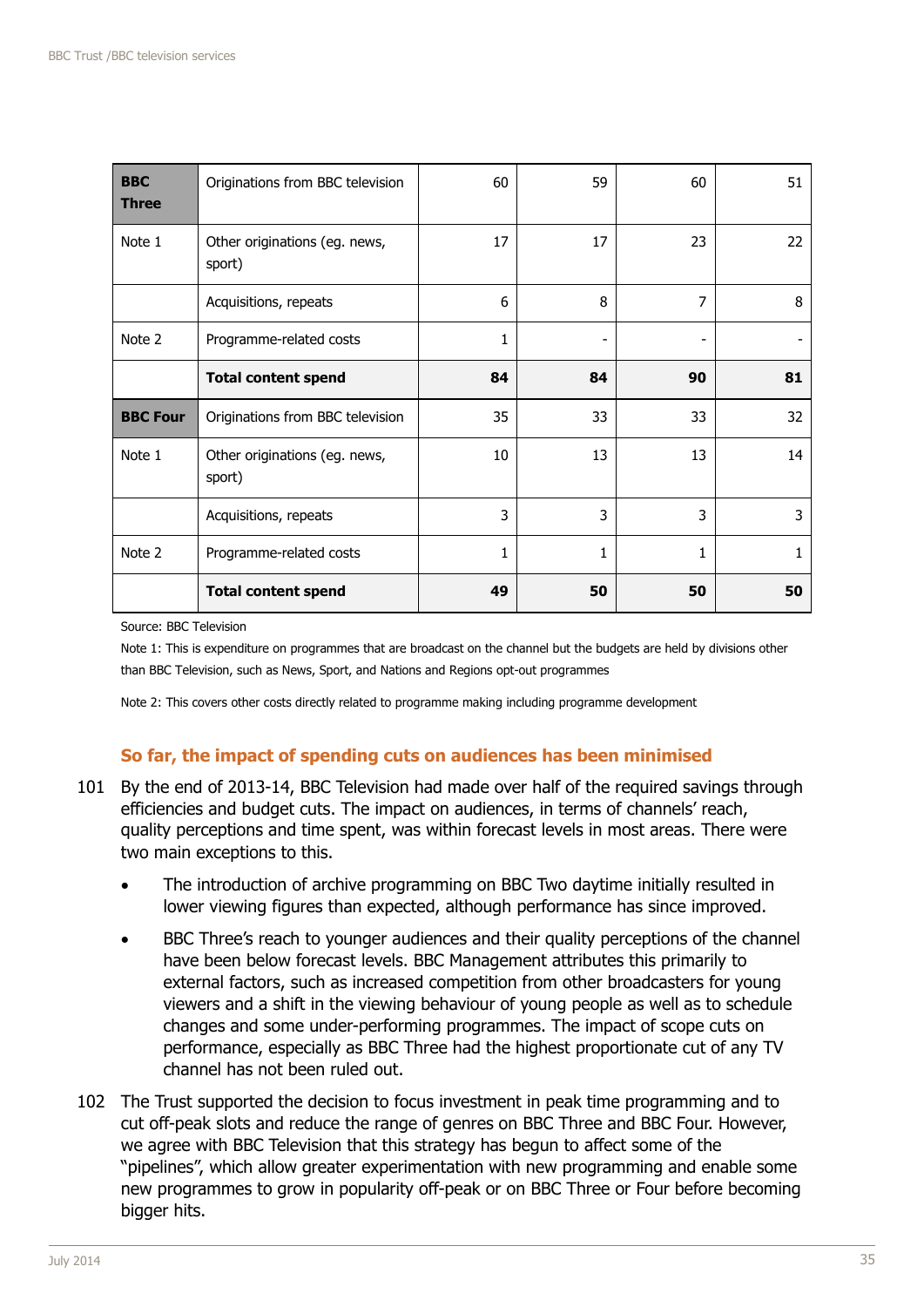103 There is upward pressure on the cost per hour of some top drama series, as UK broadcasters now compete with international media for programmes which may have wide appeal or work well for subscription services.

#### **The BBC Executive is in the process of developing a new plan for the future funding of BBC Television.**

- 104 As well as the ongoing savings plan for the current licence fee period, the BBC's Director-General has developed a strategy which includes new spending priorities of up to £100 million, requiring further cuts and savings to be found in existing activities across the BBC.
- 105 BBC Television believes that it will not be possible to make further efficiency savings without materially affecting the range and quality of output. It therefore concluded that a more radical solution was necessary and, in March 2014, stated its intention to save over £50 million each year by closing BBC Three as a linear channel. This would allow it to invest around £30 million into BBC One, to re-launch BBC Three as an online service and to offer a BBC1+1 channel and an extra hour of CBBC in the evenings.
- 106 Having made this intention public, the BBC Executive is now developing a detailed proposal which it will submit to the Trust for regulatory approval later in 2014. The Trust will submit these plans to a public value test approvals process, which will include public consultation and a consideration of the market impact, as well as the public value, of the proposal.

#### **We believe the BBC can maximise the value of its spending on content by ensuring that complementary parts of the BBC work more collaboratively**

- 107 The DQF plan included the intention that BBC Three and BBC Four should work more closely with BBC One and Two. In particular, it was intended that BBC Two and BBC Four should work together in a complementary way. The management of these two channels has now been brought together to enable them to collaborate, and we see this as a positive step.
- 108 We believe, that with lower funding across the BBC, it is more important than ever that good value for money is sought from all programming. There are already examples of programmes commissioned for one BBC service being successfully repeated on another: natural history series *Hebrides* gained an AI of 90 and nearly 2 million viewers when it was repeated on BBC Two across the UK having first been shown on BBC One Scotland; drama *Hinterland* reached a further substantial audience across the UK when shown on BBC Four after being shown on BBC One in Wales (and also on S4C in Welsh); the CBeebies Christmas pantomime (with a very small target audience of pre-school children and their parents and carers) attracted 900,000 viewers on BBC One in 2012; and BBC Three sitcom *Bad Education* attracted over 1 million viewers when repeated in a late night slot on BBC One.
- 109 While repeating programmes across channels is not a straightforward process, and while we know that viewers do not want high levels of repeats on BBC channels, we think there is greater scope for collaboration between the different parts of the BBC which produce TV programming. There are encouraging examples of collaboration across services in the